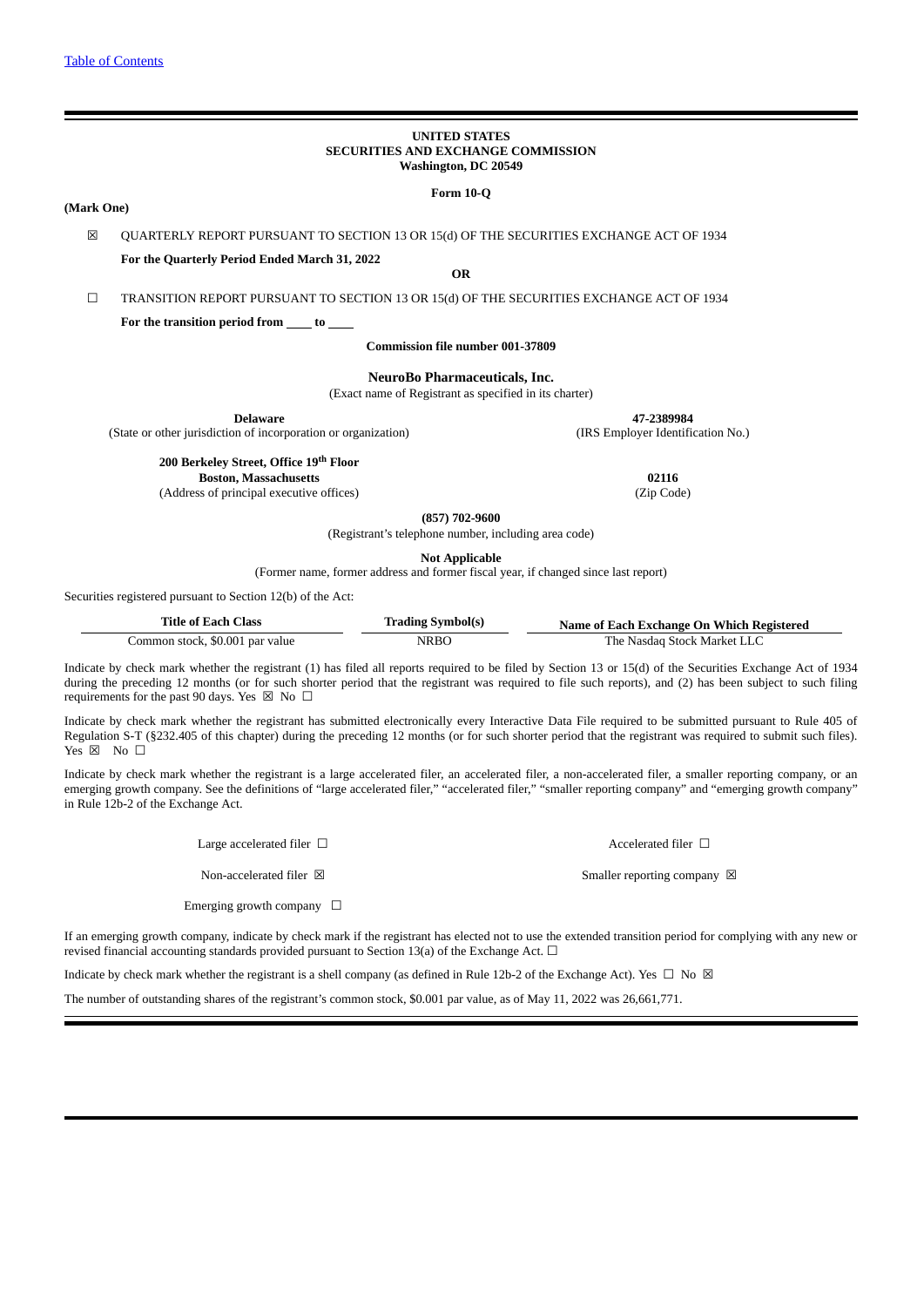## **NeuroBo Pharmaceuticals, Inc. FORM 10-Q INDEX**

<span id="page-1-0"></span>

| <b>PART I</b>     | <b>FINANCIAL INFORMATION</b>                                                                                                                    |                |
|-------------------|-------------------------------------------------------------------------------------------------------------------------------------------------|----------------|
| <b>ITEM 1:</b>    | <b>Financial Statements (unaudited):</b>                                                                                                        |                |
|                   | Condensed Consolidated Balance Sheets as of March 31, 2022 (unaudited) and December 31, 2021                                                    | 3              |
|                   | <b>Condensed Consolidated Statements of Operations and Comprehensive Loss for the three months</b><br>ended March 31, 2022 and 2021 (unaudited) | $\overline{4}$ |
|                   | <b>Condensed Consolidated Statements of Changes in Stockholders' Equity for the three months</b><br>ended March 31, 2022 and 2021 (unaudited)   | 5              |
|                   | Condensed Consolidated Statements of Cash Flows for the three months ended March 31, 2022 and<br>2021 (unaudited)                               | 6              |
|                   | Notes to Condensed Consolidated Financial Statements (unaudited)                                                                                | 7              |
| ITEM 2:           | <b>Management's Discussion and Analysis of Financial Condition and Results of Operations</b>                                                    | 20             |
| <b>ITEM 3:</b>    | Quantitative and Qualitative Disclosures about Market Risk                                                                                      | 25             |
| <b>ITEM 4:</b>    | <b>Controls and Procedures</b>                                                                                                                  | 25             |
| <b>PART II</b>    | <b>OTHER INFORMATION</b>                                                                                                                        | 26             |
| <b>ITEM 1:</b>    | <b>Legal Proceedings</b>                                                                                                                        | 26             |
| <b>ITEM 1A:</b>   | <b>Risk Factors</b>                                                                                                                             | 26             |
| <b>ITEM 2:</b>    | <b>Unregistered Sales of Equity Securities and Use of Proceeds</b>                                                                              | 26             |
| <b>ITEM 3:</b>    | <b>Default upon Senior Securities</b>                                                                                                           | 26             |
| ITEM 4:           | <b>Mine Safety Disclosures</b>                                                                                                                  | 26             |
| <b>ITEM 5:</b>    | <b>Other Information</b>                                                                                                                        | 27             |
| ITEM 6:           | <b>Exhibits</b>                                                                                                                                 | 27             |
| <b>SIGNATURES</b> |                                                                                                                                                 | 28             |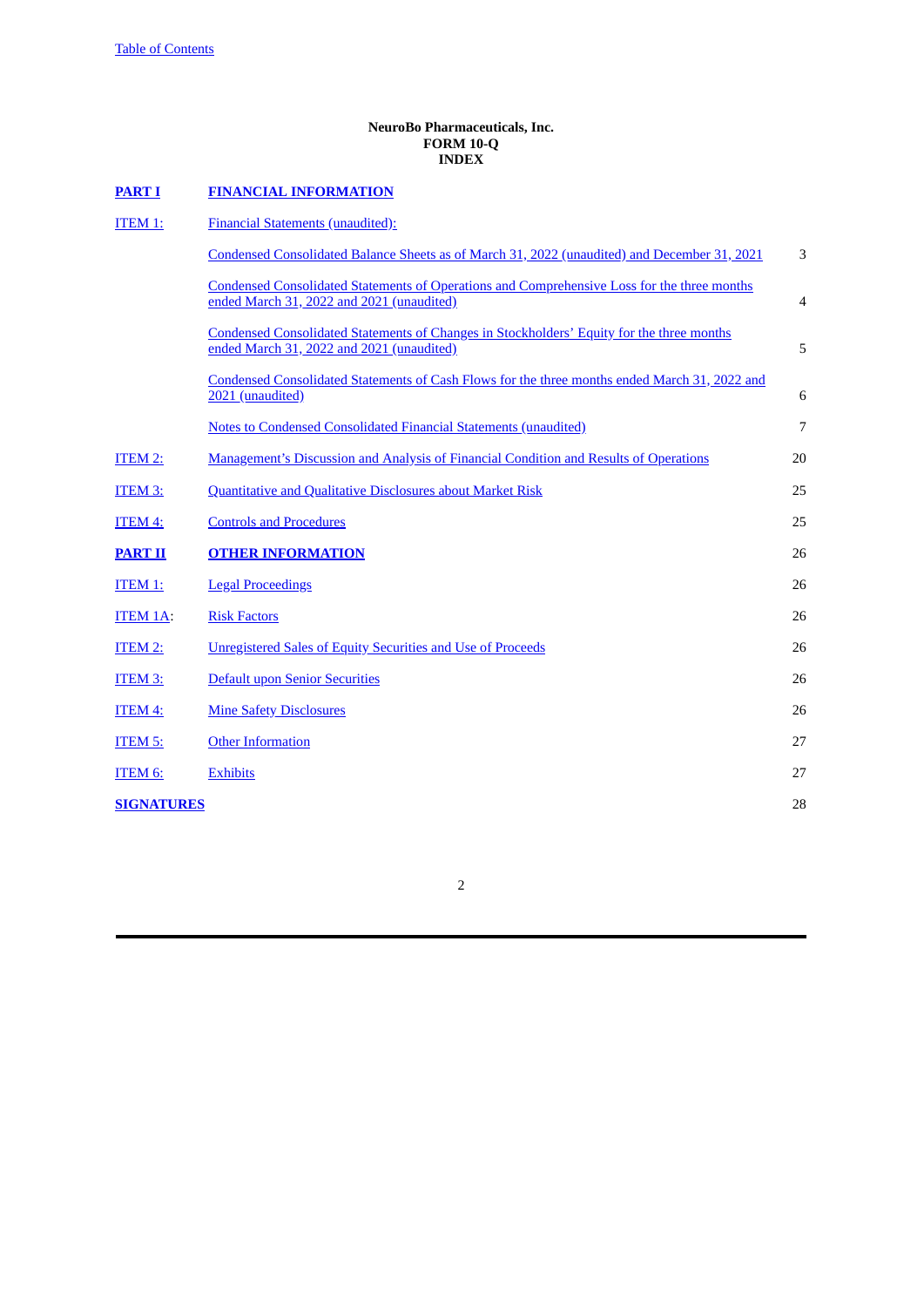## <span id="page-2-1"></span><span id="page-2-0"></span>**PART I – FINANCIAL INFORMATION ITEM 1 – FINANCIAL STATEMENTS**

### **NeuroBo Pharmaceuticals, Inc. Condensed Consolidated Balance Sheets (in thousands, except share amounts and par value)**

<span id="page-2-2"></span>

|                                                                                  | March 31.<br>2022 | December 31,<br>2021 |
|----------------------------------------------------------------------------------|-------------------|----------------------|
| <b>Assets</b>                                                                    |                   |                      |
| <b>Current assets:</b>                                                           |                   |                      |
| Cash                                                                             | \$<br>11,557      | \$<br>16,387         |
| Prepaid expenses                                                                 | 1,707             | 197                  |
| Total current assets                                                             | 13,264            | 16,584               |
| Right-of-use assets and other                                                    | 99                | 105                  |
| Property and equipment, net                                                      | 98                | 110                  |
| <b>Total assets</b>                                                              | \$<br>13,461      | \$<br>16,799         |
| Liabilities and stockholders' equity                                             |                   |                      |
| Current liabilities:                                                             |                   |                      |
| Accounts payable                                                                 | \$<br>776         | \$<br>830            |
| <b>Accrued liabilities</b>                                                       | 693               | 1,301                |
| Lease liability, short-term                                                      | 27                | 26                   |
| Total current liabilities                                                        | 1,496             | 2,157                |
| Lease liability, long-term                                                       | 37                | 45                   |
| <b>Total liabilities</b>                                                         | 1,533             | 2,202                |
| Commitments and contingencies (Notes 4, 5, and 10)                               |                   |                      |
| Stockholders' equity                                                             |                   |                      |
| Preferred stock, \$0.001 par value per share; 10,000,000 shares authorized as of |                   |                      |
| March 31, 2022 and December 31, 2021; no shares issued or outstanding as of      |                   |                      |
| March 31, 2022 and December 31, 2021.                                            |                   |                      |
| Common stock, \$0.001 par value per share, 100,000,000 shares authorized as      |                   |                      |
| of March 31, 2022 and December 31, 2021; 26,661,771 shares issued                |                   |                      |
| and outstanding as of March 31, 2022 and December 31, 2021.                      | 27                | 27                   |
| Additional paid-in capital                                                       | 96,601            | 96,394               |
| Accumulated other comprehensive income                                           | 3                 | 4                    |
| Accumulated deficit                                                              | (84,703)          | (81, 828)            |
| Total stockholders' equity                                                       | 11,928            | 14,597               |
| Total liabilities and stockholders' equity                                       | \$<br>13,461      | \$<br>16,799         |

See accompanying notes to condensed consolidated financial statements.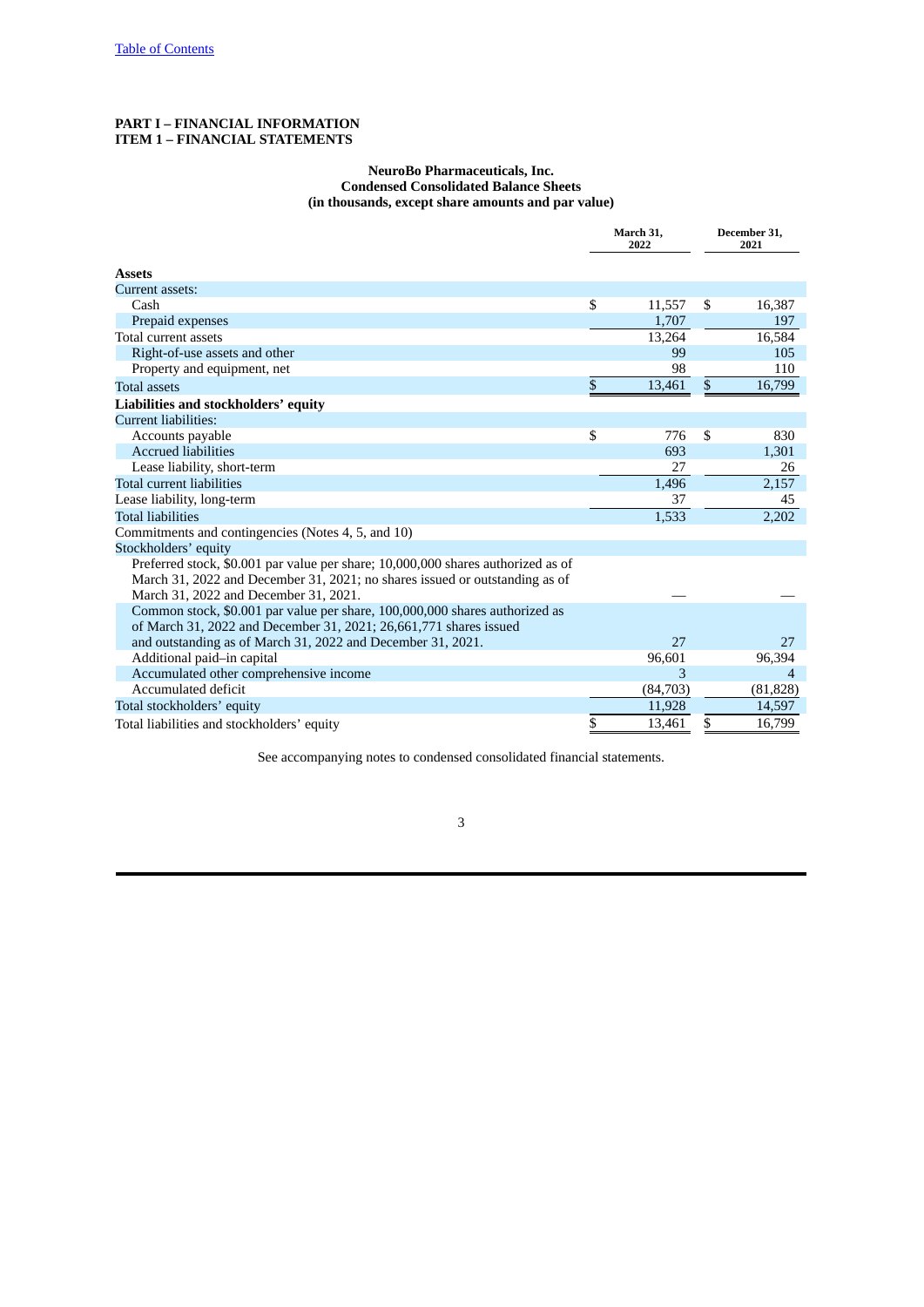## **NeuroBo Pharmaceuticals, Inc. Condensed Consolidated Statements of Operations and Comprehensive Loss (in thousands, except share and per share amounts) (unaudited)**

<span id="page-3-0"></span>

|                                                      |            | <b>For the Three Months Ended</b> |        |  |
|------------------------------------------------------|------------|-----------------------------------|--------|--|
|                                                      |            | March 31,                         |        |  |
|                                                      | 2022       | 2021                              |        |  |
| Operating expenses:                                  |            |                                   |        |  |
| Research and development                             | \$         | \$.<br>920<br>1,143               |        |  |
| General and administrative                           |            | 1,955<br>2,187                    |        |  |
| Total operating expenses                             | 2,875      | 3,330                             |        |  |
| Loss from operations                                 | (2,875)    | (3,330)                           |        |  |
| Interest income                                      |            |                                   | 6      |  |
| Loss before income taxes                             | (2,875)    | (3,324)                           |        |  |
| Provision for income taxes                           |            |                                   |        |  |
| Net loss                                             | (2, 875)   | (3, 324)                          |        |  |
| Other comprehensive loss, net of tax                 |            |                                   |        |  |
| Comprehensive loss                                   | (2,876)    | S<br>(3,331)                      |        |  |
| Loss per share:                                      |            |                                   |        |  |
| Net loss per share, basic and diluted                |            | (0.11)<br>S                       | (0.15) |  |
| Weighted average shares of common stock outstanding: |            |                                   |        |  |
| Basic and diluted                                    | 26,661,771 | 21,615,626                        |        |  |

See accompanying notes to condensed consolidated financial statements.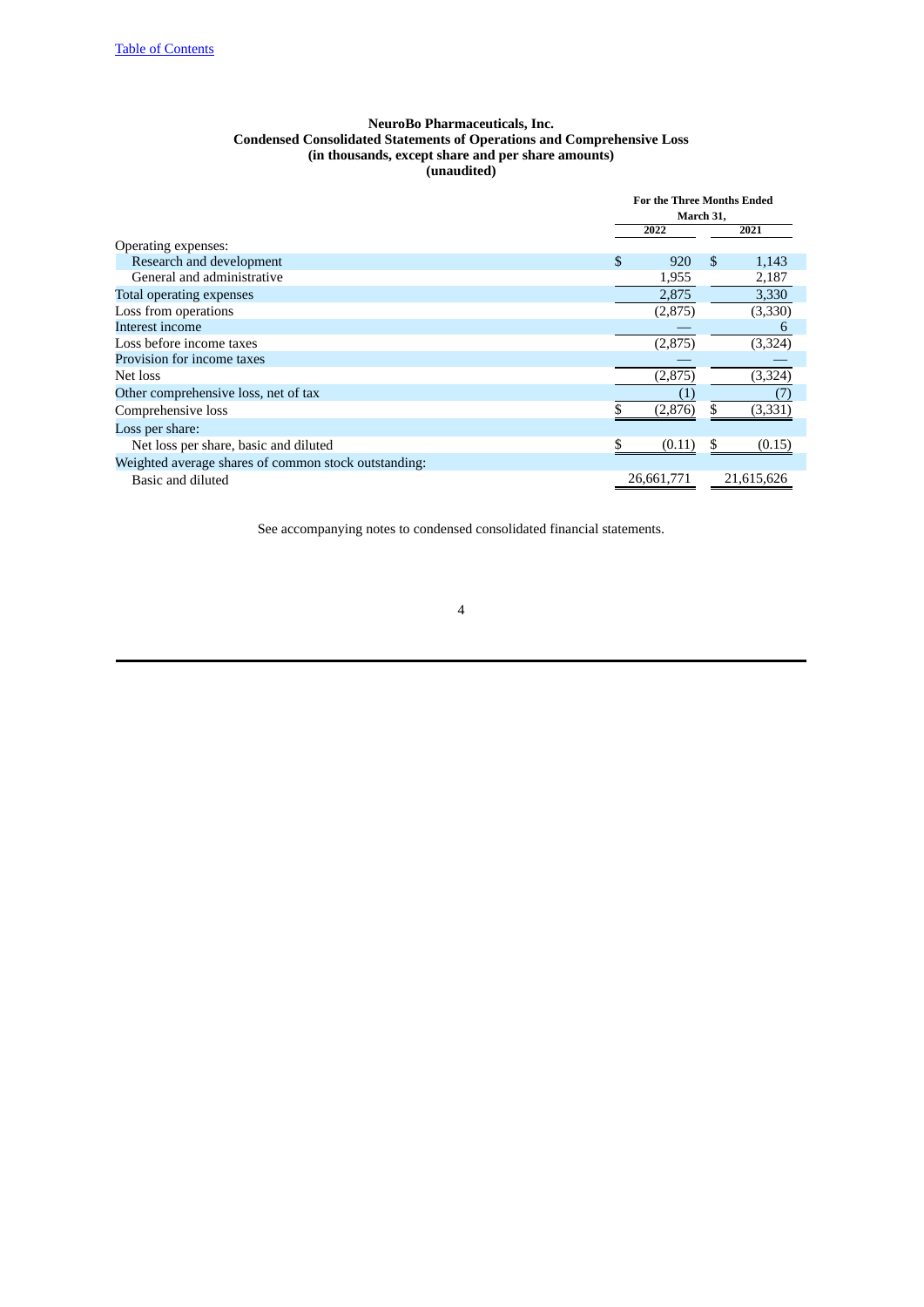#### **NeuroBo Pharmaceuticals, Inc. Condensed Consolidated Statements of Changes in Stockholders' Equity (in thousands, except share amounts) (unaudited)**

<span id="page-4-0"></span>

|                                                       | <b>Common Stock</b><br><b>Shares</b> |     | Amount | <b>Additional</b><br>Paid-In<br>Capital | <b>Accumulated</b><br>Comprehensive<br>Income | Accumulated<br>Deficit | Total<br>Equity |
|-------------------------------------------------------|--------------------------------------|-----|--------|-----------------------------------------|-----------------------------------------------|------------------------|-----------------|
| Balance at December 31, 2020                          | 19.671.182                           | \$. | 20     | $$73.713$ \$                            | 14                                            | \$<br>(66, 544)        | 7,203           |
| Issuance of common stock and warrants in connection   |                                      |     |        |                                         |                                               |                        |                 |
| with equity financing                                 | 2,500,000                            |     |        | 9,998                                   |                                               |                        | 10,000          |
| Transaction costs in connection with equity financing |                                      |     |        | (908)                                   |                                               |                        | (908)           |
| Stock-based compensation                              |                                      |     |        | 187                                     |                                               |                        | 187             |
| Foreign currency translation adjustment               |                                      |     |        |                                         | (7)                                           |                        | (7)             |
| Net loss                                              |                                      |     |        |                                         |                                               | (3,324)                | (3, 324)        |
| Balance at March 31, 2021                             | 22,171,182                           |     | 22     | 82.990                                  | 7                                             | \$<br>(69, 868)        | \$13,151        |
|                                                       |                                      |     |        |                                         |                                               |                        |                 |
| Balance at December 31, 2021                          | 26,661,771                           |     | 27     | 96.394                                  | $\overline{4}$                                | (81, 828)              | 14,597          |
| Stock-based compensation                              |                                      |     |        | 207                                     |                                               |                        | 207             |
| Foreign currency translation adjustment               |                                      |     |        |                                         | (1)                                           |                        | (1)             |
| Net loss                                              |                                      |     |        |                                         |                                               | (2,875)                | (2,875)         |
| Balance at March 31, 2022                             | 26.661.771                           |     | 27     | $$96,601$ \$                            | 3                                             | \$<br>(84,703)         | \$11,928        |

See accompanying notes to condensed consolidated financial statements.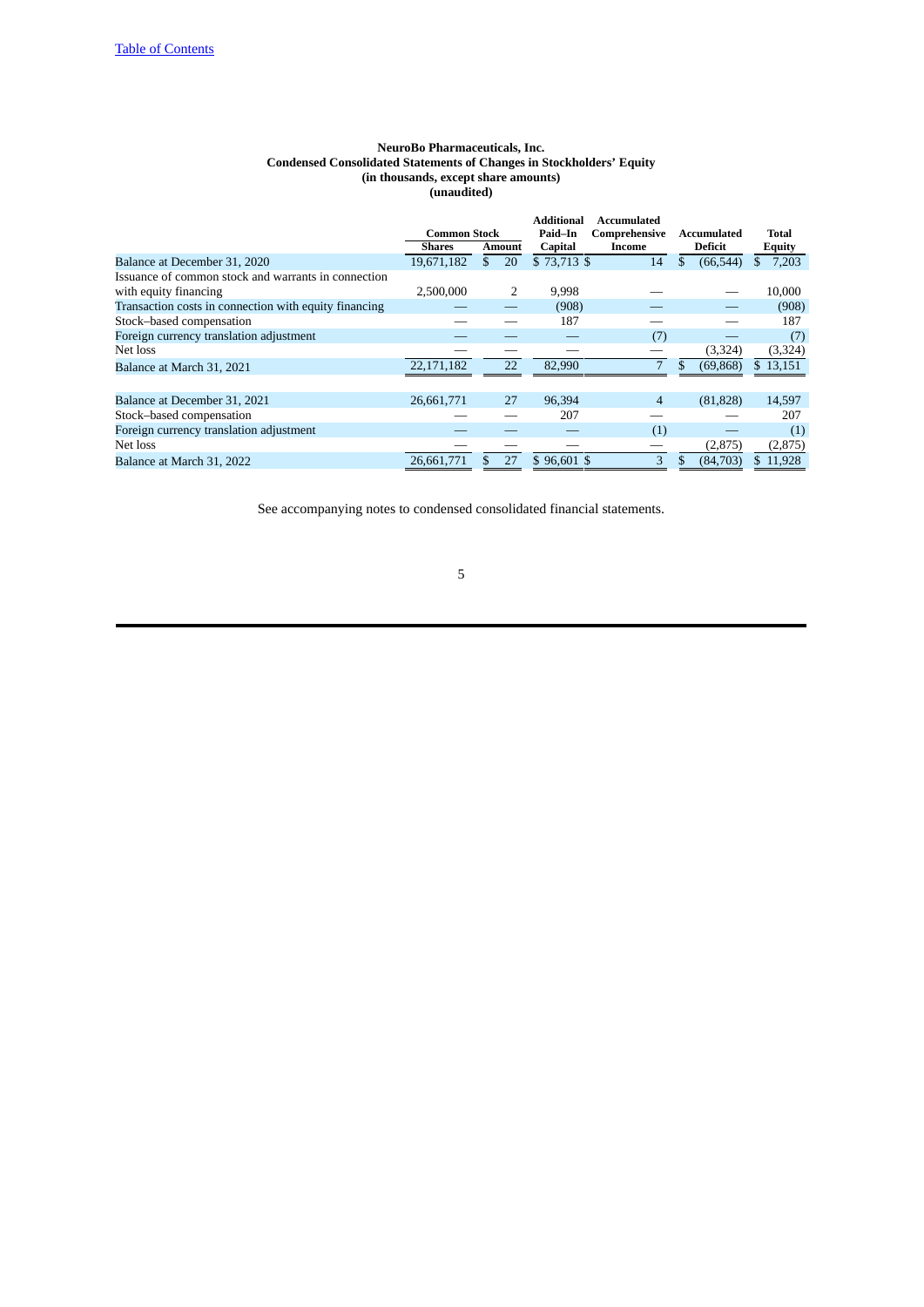### **NeuroBo Pharmaceuticals, Inc. Condensed Consolidated Statements of Cash Flows (in thousands) (unaudited)**

<span id="page-5-0"></span>

|                                                                                | <b>For the Three Months Ended</b><br>March 31, |         |    |          |
|--------------------------------------------------------------------------------|------------------------------------------------|---------|----|----------|
|                                                                                |                                                | 2022    |    | 2021     |
| <b>Operating activities</b>                                                    |                                                |         |    |          |
| Net loss                                                                       | \$                                             | (2,875) | S  | (3,324)  |
| Adjustments to reconcile net loss to net cash used in operating activities:    |                                                |         |    |          |
| Stock-based compensation                                                       |                                                | 207     |    | 187      |
| Non-cash lease expense                                                         |                                                | 6       |    | 5        |
| Depreciation                                                                   |                                                | 12      |    | 12       |
| Change in assets and liabilities, net of the effects of the asset acquisition: |                                                |         |    |          |
| Prepaid expenses and other assets                                              |                                                | (1,510) |    | (265)    |
| Accounts payable                                                               |                                                | (54)    |    | (2,106)  |
| Accrued and other liabilities                                                  |                                                | (615)   |    | (650)    |
| Net cash used in operating activities                                          |                                                | (4,829) |    | (6, 141) |
| <b>Investing activities</b>                                                    |                                                |         |    |          |
| Net cash used in investing activities                                          |                                                |         |    |          |
| <b>Financing activities</b>                                                    |                                                |         |    |          |
| Proceeds from equity offering                                                  |                                                |         |    | 10,000   |
| Issuance costs                                                                 |                                                |         |    | (908)    |
| Net cash provided by financing activities                                      |                                                |         |    | 9,092    |
| Net (decrease) increase in cash                                                |                                                | (4,829) |    | 2,951    |
| Net foreign exchange difference                                                |                                                | (1)     |    | (5)      |
| Cash at beginning of period                                                    |                                                | 16,387  |    | 10,089   |
| Cash at end of period                                                          | \$                                             | 11,557  | \$ | 13,035   |

See accompanying notes to condensed consolidated financial statements.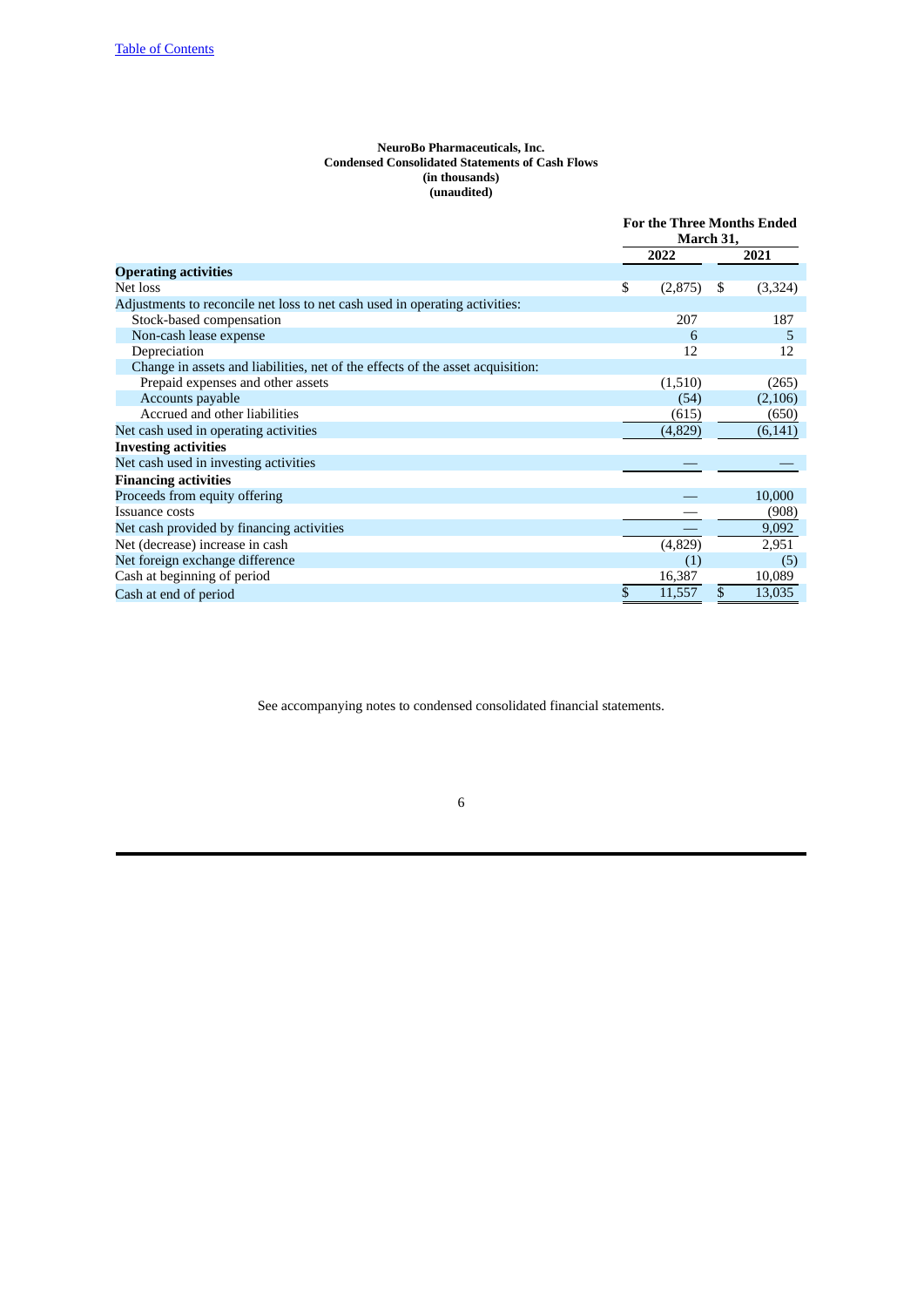## <span id="page-6-0"></span>**1. The Company and Basis of Presentation**

NeuroBo Pharmaceuticals, Inc. (together with its subsidiaries, the "Company" or "NeuroBo"), is a clinical-stage biotechnology company with four therapeutics programs designed to impact a range of indications in viral, neurodegenerative and cardiometabolic disease:

- *ANA001*, which is a proprietary oral niclosamide formulation and is being developed as a treatment for patients with moderate coronavirus disease (COVID-19). ANA001 is currently being studied in a 60-subject Phase 2 clinical trial conducted in the United States, with a Phase 3 component dependent on the outcome of the Phase 2 data.;
- *NB-01*, which was primarily focused on the development of a treatment for painful diabetic neuropathy (PDN). The Company is currently exploring alternatives with respect to the future of NB-01, including bringing the NB-01 asset to the market through a different regulatory pathway, such as with an orphan drug indication or as a nutraceutical;
- *NB-02*, which has the potential to treat the symptoms of cognitive impairment and modify the progression of neurodegenerative diseases associated with the malfunction of a protein called tau, and with amyloid beta plaque deposition. The Company has postponed continued work on the Investigation New Drug application to the FDA for NB-02 and the first human clinical trials for NB-02 until global health and macroeconomic conditions improve. The Company is also considering engaging with a strategic partner with respect to further development of NB-02; and
- Gemcabene, which is currently being assessed as an acute indication for COVID-19 in combination with ANA001. Gemcabene was previously focused on developing and commercializing therapies for the treatment of dyslipidemia, a serious medical condition that increases the risk of life-threatening cardiovascular disease, focused on orphan indications such as homozygous familial hypercholesterolemia, as well as nonalcoholic fatty liver disease/nonalcoholic steatohepatitis.

The Company's operations have consisted principally of performing research and development activities, clinical development and raising capital. The Company's activities are subject to significant risks and uncertainties, including failing to secure additional funding before sustainable revenues and profit from operations are achieved.

## *COVID-19*

The Company is subject to risks and uncertainties as a result of the COVID-19 pandemic. The extent of the impact of the COVID-19 pandemic on the Company's business continues to be highly uncertain and difficult to predict, as the responses that the Company, other businesses and governments are taking continue to evolve. Furthermore, economies worldwide have also been negatively impacted by the COVID-19 pandemic, and it is possible that it could cause a lasting national or global economic recession. Policymakers around the globe have responded with fiscal policy actions to support the healthcare industry and economy as a whole. The magnitude and overall effectiveness of these actions remain uncertain.

To date, with the exception the postponement of first human clinical trials for NB-02, the Company has not experienced any significant external changes in our business that would have a significant negative impact on our consolidated statements of operations or cash flows.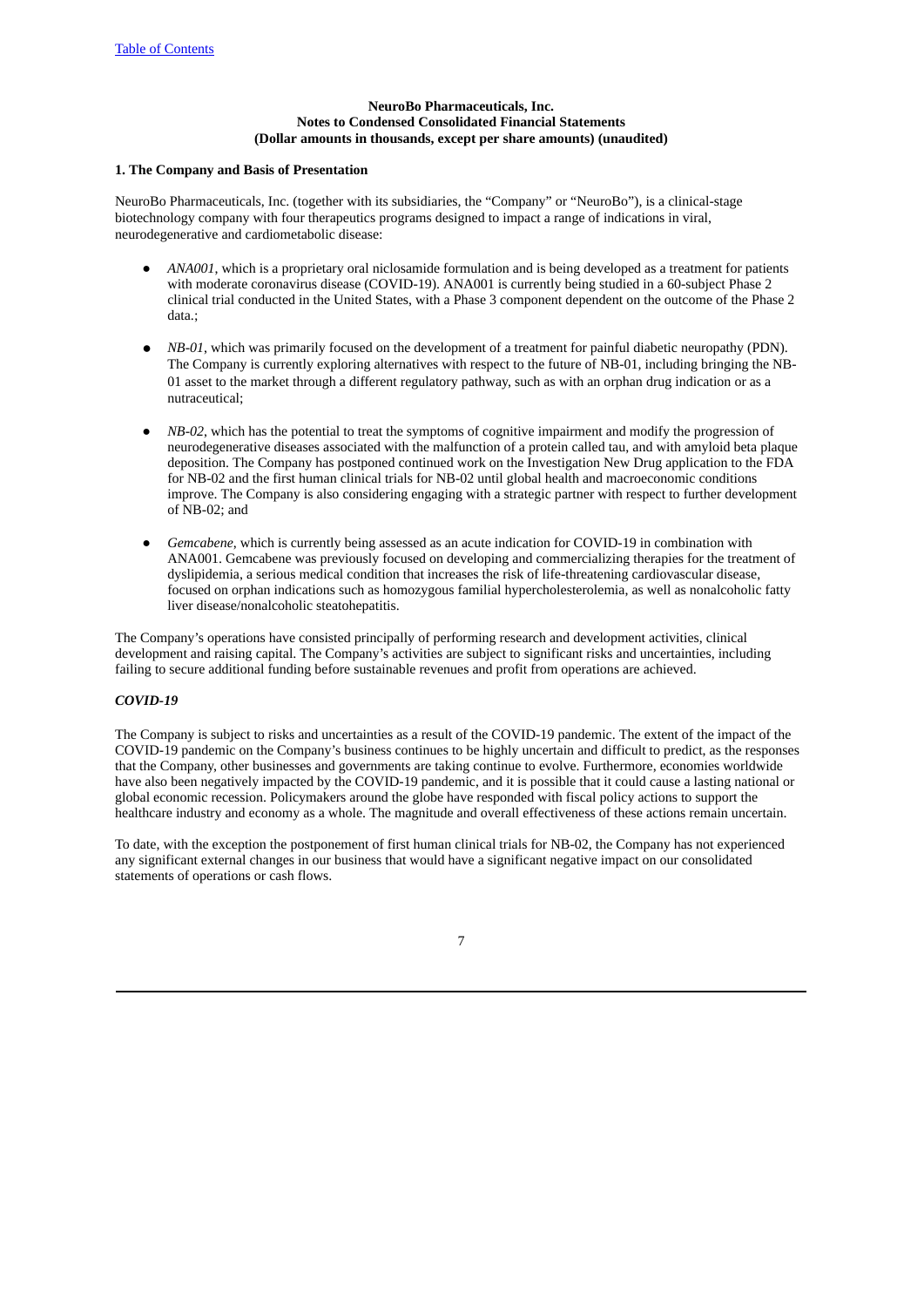Exclusive of the development of certain of the Company's proposed therapies, the severity of the impact of the COVID-19 pandemic on the Company's business will depend on a number of factors, including, but not limited to, the duration and severity of the pandemic and the extent and severity of the impact on the Company's service providers, suppliers, contract research organizations and the Company's clinical trials, all of which are uncertain and cannot be predicted. As of the date of issuance of Company's financial statements, the extent to which the COVID-19 pandemic may in the future materially impact the Company's financial condition, liquidity or results of operations is uncertain.

## *War in Ukraine*

The Company is subject to risks and uncertainties as a result of the war in Ukraine that commenced in February 2022. The severity of the impact will depend on the Company's abilities to advance its Phase 2 clinical trial for ANA001 at clinical trial sites outside of Poland and Ukraine.

### *Basis of presentation and consolidation principles*

The accompanying condensed consolidated financial statements have been prepared by the Company pursuant to the rules and regulations of the Securities and Exchange Commission ("SEC"). Certain information and footnote disclosures normally included in annual financial statements prepared in accordance with U.S. generally accepted accounting principles ("GAAP") have been condensed or omitted pursuant to such rules and regulations. The condensed consolidated financial statements may not include all disclosures required by GAAP; however, the Company believes that the disclosures are adequate to make the information presented not misleading. These unaudited condensed financial statements should be read in conjunction with the audited financial statements and the notes thereto for the fiscal year ended December 31, 2021 included in the Company's Annual Report on Form 10-K filed with the SEC on March 31, 2022. The condensed consolidated balance sheet as of December 31, 2021 was derived from the audited financial statements.

In the opinion of management, all adjustments, consisting of only normal recurring adjustments that are necessary to present fairly the financial position, results of operations, and cash flows for the interim periods, have been made. The results of operations for the interim periods are not necessarily indicative of the operating results for the full fiscal year or any future periods.

The condensed consolidated financial statements of the Company include a South Korean subsidiary, NeuroBo Co., LTD., which is fully owned by the Company. All significant intercompany accounts and transactions have been eliminated in the preparation of the financial statements.

### *Going Concern*

From its inception through March 31, 2022, the Company has devoted substantially all of its efforts to drug discovery and development and conducting clinical trials. The Company has a limited operating history and the sales and income potential of the Company's business and market are unproven. Successful transition to attaining profitable operations is dependent upon achieving a level of revenues adequate to support the Company's cost structure. As of March 31, 2022, the Company had \$11.6 million in cash. The Company has experienced net losses and negative cash flows from operating activities since its inception and had an accumulated deficit of \$84.7 million as of March 31, 2022.

To date, the Company has raised capital principally through the registered offerings and private placements of common stock, warrants and redeemable convertible preferred stock as well as via the issuance of convertible notes. The Company will need to continue to raise a substantial amount of funds until it is able to generate sufficient revenues to fund its development activities.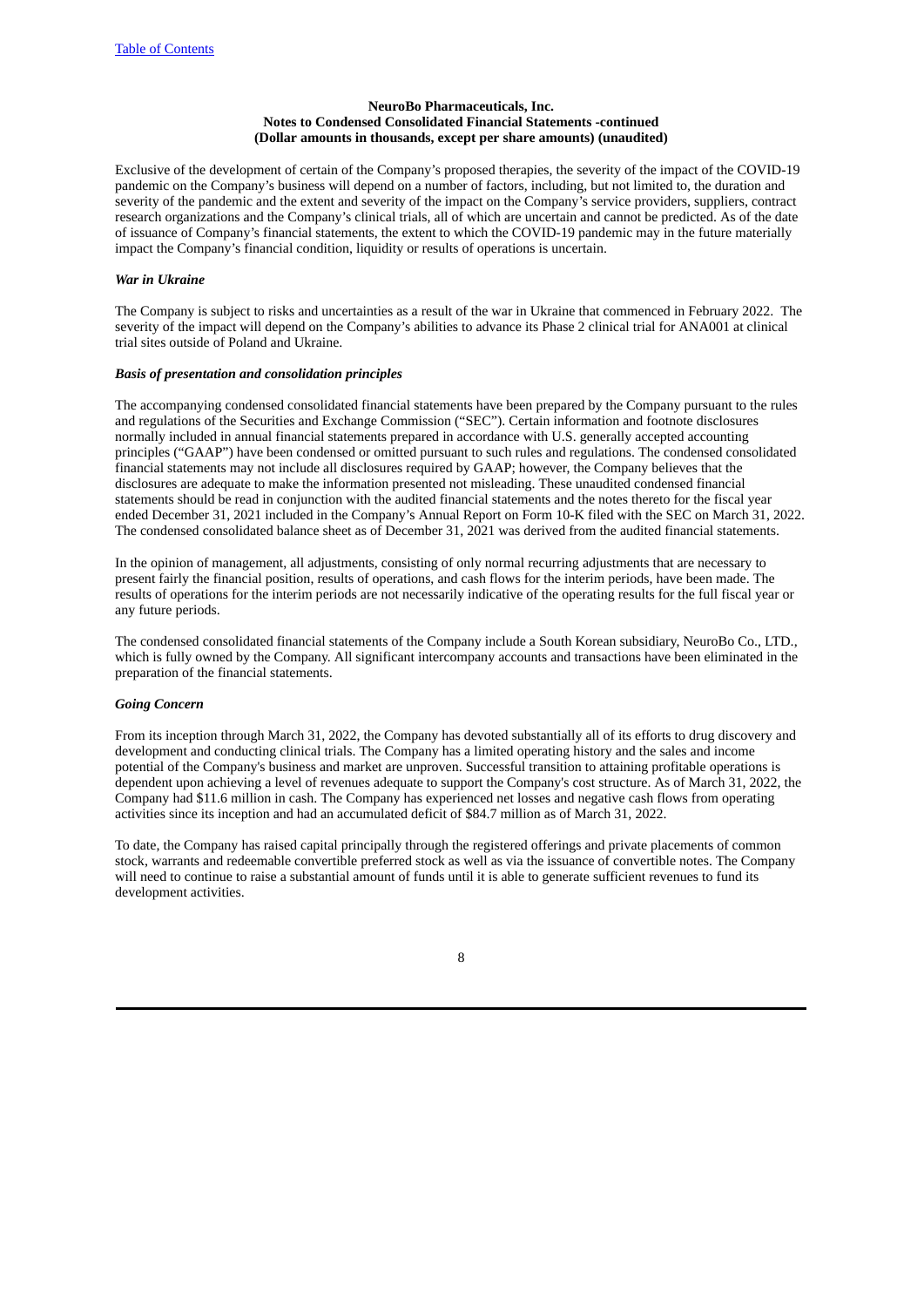The determination as to whether the Company can continue as a going concern contemplates the realization of assets and the satisfaction of liabilities in the normal course of business. The Company expects to continue to incur net losses and negative cash flows from operations into the foreseeable future. Successful transition to profitable operations is dependent upon achieving a level of revenues adequate to support the Company's cost structure. The Company has incurred net losses since inception and has relied on its ability to fund its operations through debt and equity financings. These conditions raise substantial doubt about the Company's ability to continue as a going concern. The accompanying consolidated financial statements have been prepared assuming that the Company will continue as a going concern and do not include any adjustments that might result from the outcome of this uncertainty. This basis of accounting contemplates the recovery of the Company's assets and the satisfaction of liabilities in the normal course of business.

The Company believes that its existing cash will be sufficient to fund its operations into the fourth quarter of 2022. The Company plans to continue to fund its operations and capital funding needs through a combination of equity offerings, debt financings, or other sources, potentially including collaborations, licenses and other similar arrangements. There can be no assurance that the Company will be able to obtain any sources of financing on acceptable terms, or at all. To the extent that the Company can raise additional funds by issuing equity securities, the Company's stockholders may experience significant dilution. Any debt financing, if available, may involve restrictive covenants that impact the Company's ability to conduct its business. If the Company is unable to raise additional capital, it may have a material adverse effect on the Company.

#### **2. Summary of Significant Accounting Policies**

### *Use of estimates*

The preparation of financial statements in conformity with GAAP requires management to make estimates and assumptions that affect the reported amounts of assets, liabilities, expenses, and related disclosure of contingent assets and liabilities at the date of the consolidated financial statements and the reported amounts of expenses during the reporting period. The most significant estimates in the Company's condensed consolidated financial statements relate to accrued expenses and the fair value of stock-based compensation and warrant issuances. The Company bases its estimates on historical experience and on various other assumptions that are believed to be reasonable, the results of which form the basis for making judgements about the carrying values of assets and liabilities. Actual results could differ from those estimates. Changes in estimates are reflected in reported results in the period in which they become known.

### *General and Administrative Expenses*

General and administrative expenses consist primarily of personnel-related costs, including salaries and stock-based compensation costs, for personnel in functions not directly associated with research and development activities. Other significant costs include legal fees related to intellectual property and corporate matters and professional fees for accounting and other services.

## *Research and Development Costs*

Research and development costs are charged to expense as incurred. Research and development expenses are comprised of costs incurred in performing research and development activities, including clinical trial costs, manufacturing costs for both clinical and pre-clinical materials as well as other contracted services, license fees, and other external costs. Nonrefundable advance payments for goods and services that will be used in future research and development activities are expensed when the activity is performed or when the goods have been received, rather than when payment is made, in accordance with Accounting Standards Codification ("ASC") 730, *Research and Development*.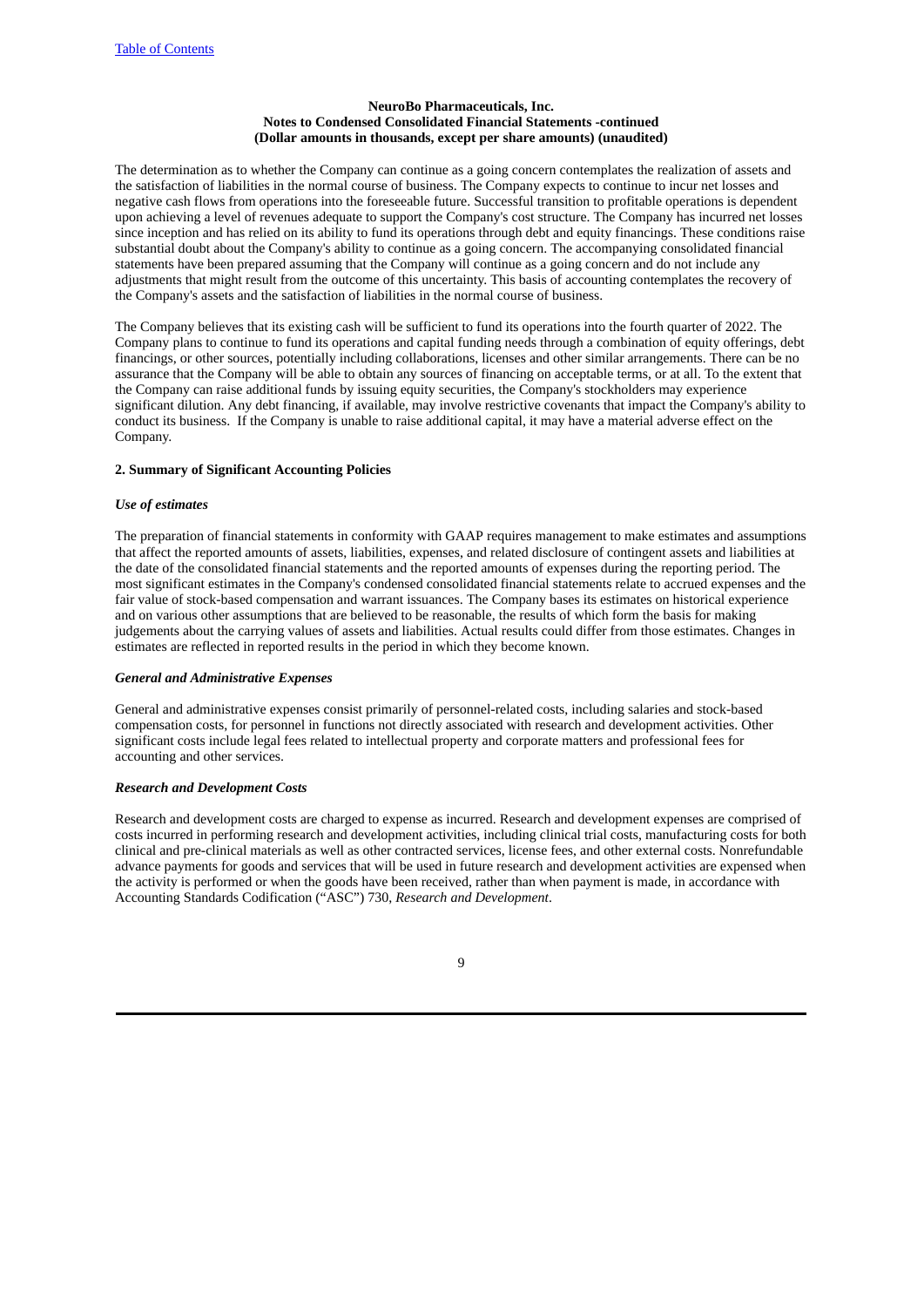## *Stock-Based Compensation*

The Company accounts for stock-based compensation in accordance with the provisions of ASC 718, *Compensation — Stock Compensation* ("ASC 718"). Accordingly, compensation costs related to equity instruments granted are recognized at the grant-date fair value. The Company records forfeitures when they occur. Stock-based compensation arrangements to non-employees are accounted for in accordance with the applicable provisions of ASC 718 using a fair value approach.

## *Recent Accounting Pronouncements Not Yet Adopted*

From time to time, new accounting pronouncements are issued by the Financial Accounting Standards Board ("FASB") or other standard setting bodies that are adopted by the Company as of the specified effective date. Unless otherwise discussed, the Company believes that the impact of recently issued standards that are not yet effective will not have a material impact on its consolidated financial position or results of operations upon adoption.

In June 2016, the FASB issued ASU 2016-13, *"Financial Instruments – Credit Losses"*. The ASU sets forth a "current expected credit loss" (CECL) model which requires the Company to measure all expected credit losses for financial instruments held at the reporting date based on historical experience, current conditions, and reasonable supportable forecasts. This replaces the existing incurred loss model and is applicable to the measurement of credit losses on financial assets measured at amortized cost and applies to some off-balance sheet credit exposures. This ASU is effective for fiscal years beginning after December 15, 2019, including interim periods within those fiscal years, with early adoption permitted. Recently, the FASB issued the final ASU to delay adoption for smaller reporting companies to calendar year 2023. The Company is currently assessing the impact of the adoption of this ASU on its condensed consolidated financial statements.

### **3. Balance Sheet Detail**

### **Property and Equipment**

Property and equipment consist of the following as of:

|                                    | March 31, | December 31, |  |  |
|------------------------------------|-----------|--------------|--|--|
|                                    | 2022      | 2021         |  |  |
| Research and development equipment | 158       | 158          |  |  |
| Office equipment                   | 63        | 63           |  |  |
| Total property and equipment       | 221       | 221          |  |  |
| Less accumulated depreciation      | (123)     | (111)        |  |  |
| Property and equipment, net        | 98        | 110          |  |  |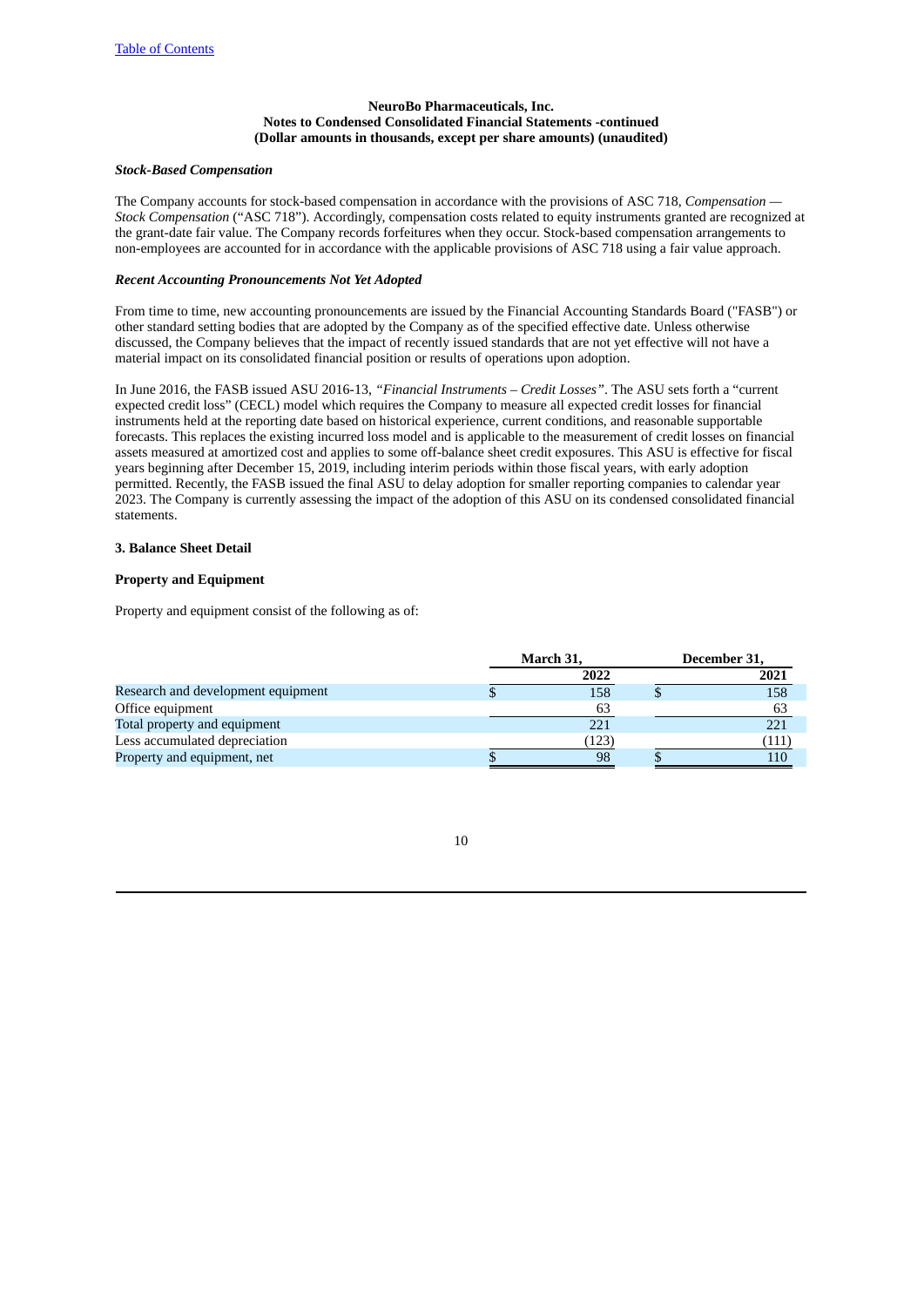## **Accrued liabilities**

Accrued liabilities consist of the following as of:

|                                            | March 31, | December 31, |       |
|--------------------------------------------|-----------|--------------|-------|
|                                            | 2022      |              | 2021  |
| External research and development expenses | 446       |              | 854   |
| Payroll related                            | 174       |              | 376   |
| Professional services                      | 37        |              | 59    |
| Other                                      | 36        |              |       |
| Total                                      | 693       |              | 1.301 |

#### **4. Commitments and Contingencies**

#### *Operating Leases*

#### *Boston Lease*

On May 14, 2021, the Company entered into a non-cancelable operating lease for its corporate headquarters located in Boston Massachusetts. The agreement, effective August 1, 2021, has a six month term, and rental costs of approximately \$3 per month prior to the application of certain rent concessions granted by the landlord in the amount of approximately \$2 over the term of the lease. In December 2021, the Company signed an amendment to its corporate headquarters lease to extend the term until March 31, 2022 for rental costs of approximately \$1 per month. In February 2022, the Company signed an amendment to extend the lease term until June 30, 2022.

Prior to August 2021, the Company entered a non-cancelable operating lease for its corporate headquarters effective February 1, 2021. The lease had a six month term, and rental costs of approximately \$3 per month prior to the application of certain rent concessions granted by the landlord in the amount of approximately \$1 over the term of the lease. Prior to February 1, 2021, a non-cancelable operating lease was in effect as of February 1, 2020 which had a one-year term and rental costs of \$21 per month prior to the application of certain rent concessions granted by the landlord in the amount of \$32.

No assets and liabilities were recognized for the corporate headquarters leases at March 31, 2022 and December 31, 2021. Due to the short-term nature of the leases, the Company recognized lease payments as an expense on a straight-line basis over the remaining lease term. For the three months ended March 31, 2022 and 2021, expense under the corporate headquarters leases in the aggregate was \$4 and \$35, respectively.

#### *Lease in Korea*

In May 2019, the Company entered an operating lease for its new facility in Korea (the "Korea Lease"). The initial lease term is five years with an option to renew for an additional five-year term. The lease commenced on July 2, 2019 and expires on July 1, 2024. The operating lease is subject to a deposit, base rent payments and additional charges for utilities and other common costs. The Company's lease liability represents the net present value of future lease payments utilizing a discount rate of 10%, which corresponds to the Company's incremental borrowing rate. As of March 31, 2022, the weighted average remaining lease term was 2.25 years. For the three month periods ended March 31, 2022 and 2021, the Company recorded non-cash expense of \$6 and \$5, respectively related to the Korea Lease. During the three month periods ended March 31, 2022 and 2021, the Company made cash payments of \$8 for amounts included in the measurement of lease liabilities.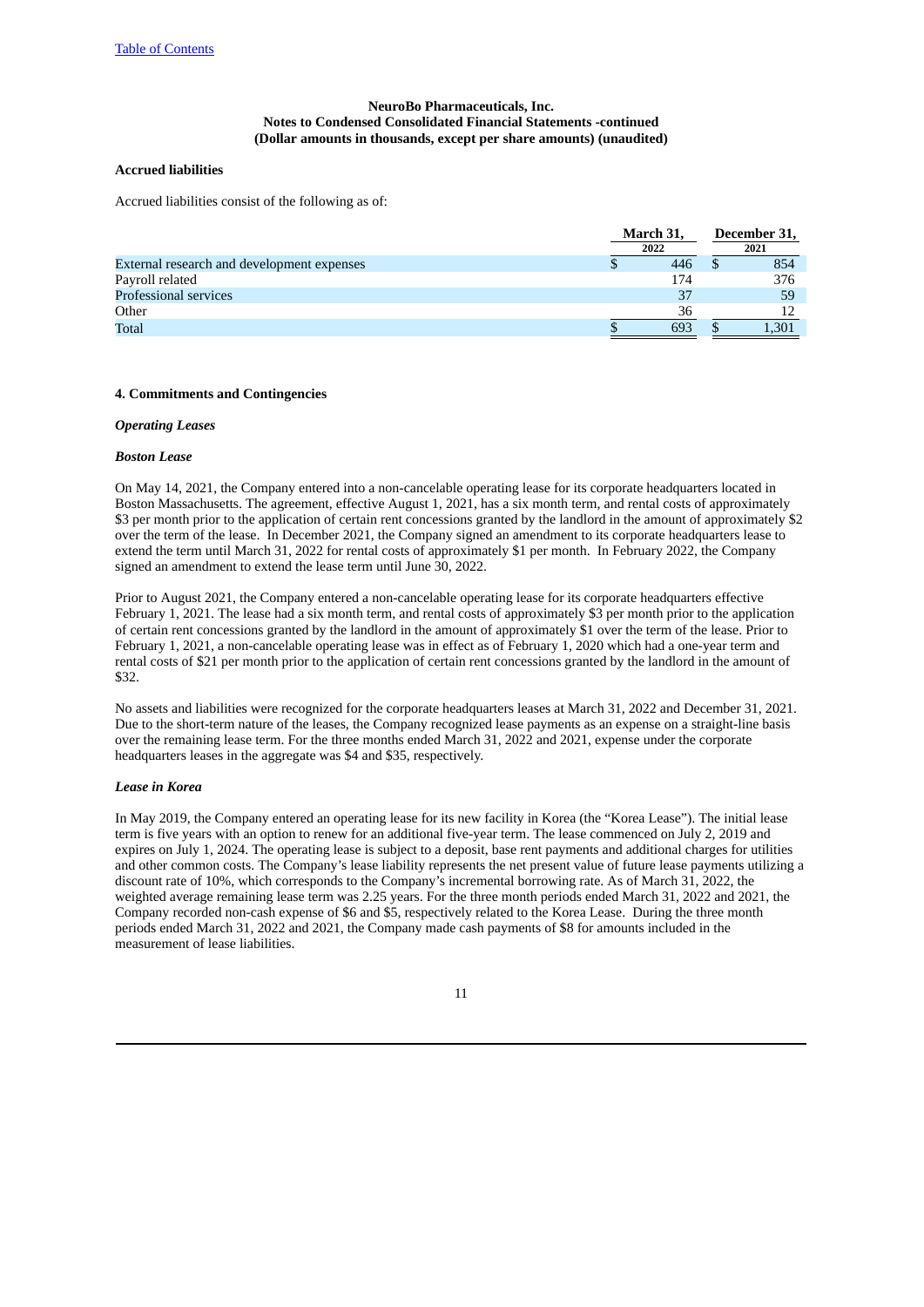The following table reconciles the undiscounted lease liabilities to the total lease liabilities recognized on the consolidated balance sheet as of March 31, 2022:

|                               | As of<br>December 31, |
|-------------------------------|-----------------------|
| 2022 (April 1 to December 31) | 24                    |
| 2023                          | 32                    |
| 2024                          | 16                    |
| Total lease payments          | 72                    |
| Less effect of discounting    | (8)                   |
| Total                         | 64                    |
| Short-term portion            |                       |
| Long-term portion             | 37                    |
|                               |                       |

## *Xiehecheng Cultivation Service Agreement*

On September 1, 2018, the Company entered into a cultivation service agreement with Xiehecheng Chinese Herm Limited Corporation for the cultivation of two plants used to manufacture the Company's clinical assets.

As of March 31, 2022, future minimum payments under the agreement, which is cancellable annually at the end of each research year, are as follows:

|      | March 31 |         |  |
|------|----------|---------|--|
| 2022 |          | .<br>-- |  |
|      |          | בי      |  |
|      |          |         |  |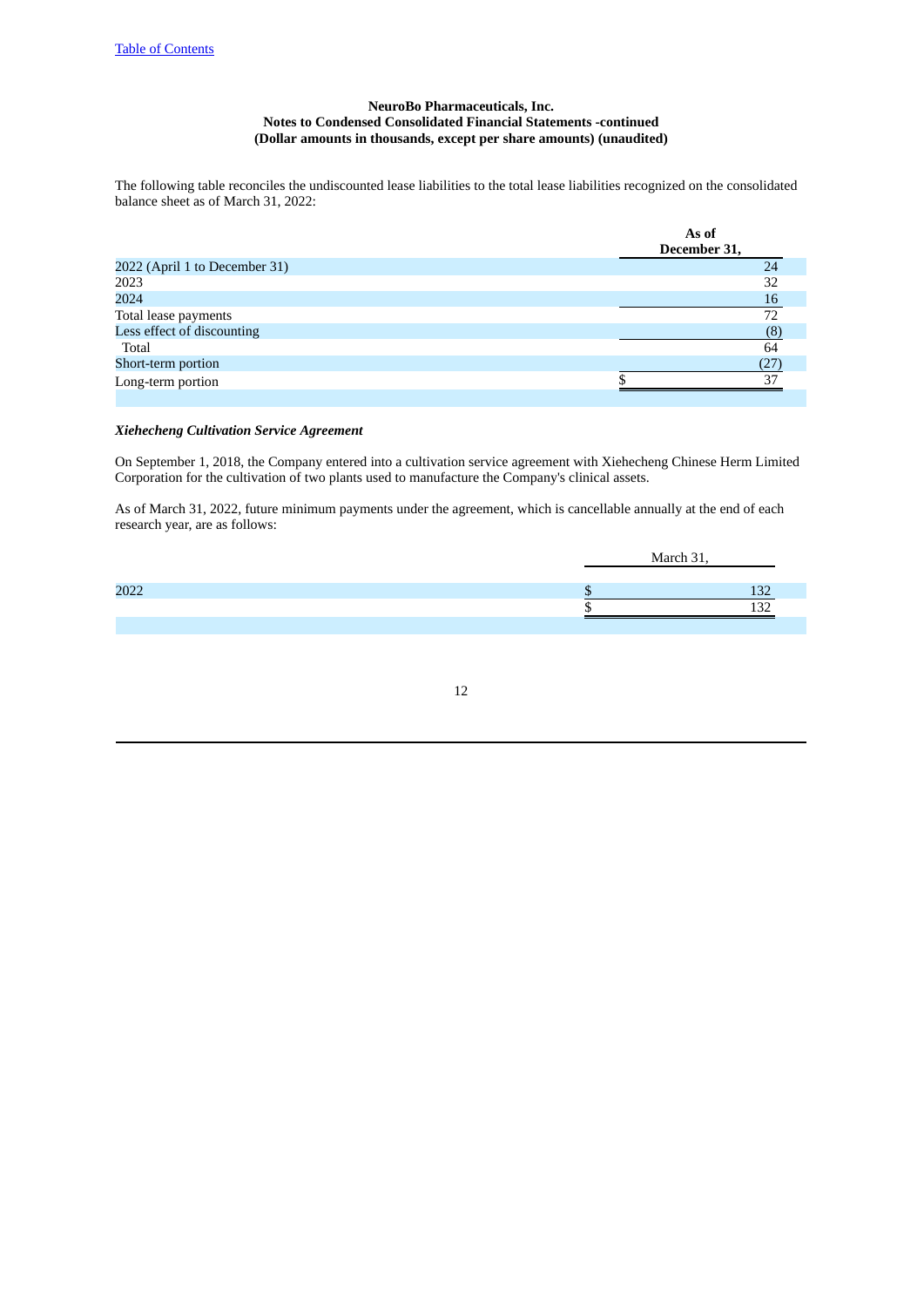## *ANA Merger Milestone Payments*

On December 31, 2020, the Company acquired 100% of ANA Therapeutics, Inc., a Delaware corporation ("ANA"), pursuant to an Agreement and Plan of Merger, dated December 31, 2020 (the "2020 Merger Agreement" or "2020 Merger"). Pursuant to the 2020 Merger Agreement, following the closing of the 2020 Merger, the Company is obligated to pay milestone payments (each, a "Milestone Payment") to certain persons identified in the 2020 Merger Agreement (each a "Stakeholder" and collectively, the "Stakeholders") in the form, time and manner as set forth in the 2020 Merger Agreement, upon the achievement of the following milestone events set forth below by the Company or any of its affiliates (each, a "Milestone Event"):

| <b>Milestone Event</b>                                                             | <b>Milestone Payment</b> |
|------------------------------------------------------------------------------------|--------------------------|
| First receipt of Marketing Approval (as defined in the 2020 Merger Agreement) from |                          |
| the FDA for any Niclosamide Product (as defined in the 2020 Merger Agreement)      | 45.0 million             |

Sales Milestones:

#### **Milestone Event – Worldwide Cumulative Net Sales of a Niclosamide Product**

| equal to or greater than: | <b>Milestone Payment</b> |
|---------------------------|--------------------------|
| \$500 million             | \$9.0 million            |
| \$1 billion               | 13.5 million             |
| \$3 billion               | 36.0 million             |
| \$5 billion               | 72.0 million             |

Additionally, pursuant to the 2020 Merger Agreement, the Company is obligated to pay a royalty of two and a half percent (2.5%) of annual worldwide net sales of each Niclosamide Product (as defined in the 2020 Merger Agreement) (each such payment, a "Royalty Payment") to the Stakeholders in the form, time and manner as set forth in the 2020 Merger Agreement, following the first commercial sale of each Niclosamide Product (as defined in the 2020 Merger Agreement) on a country-by-country and Niclosamide Product-by-Niclosamide Product basis.

As of March 31, 2022, no royalty Payments had been accrued as there were no potential milestones yet considered probable.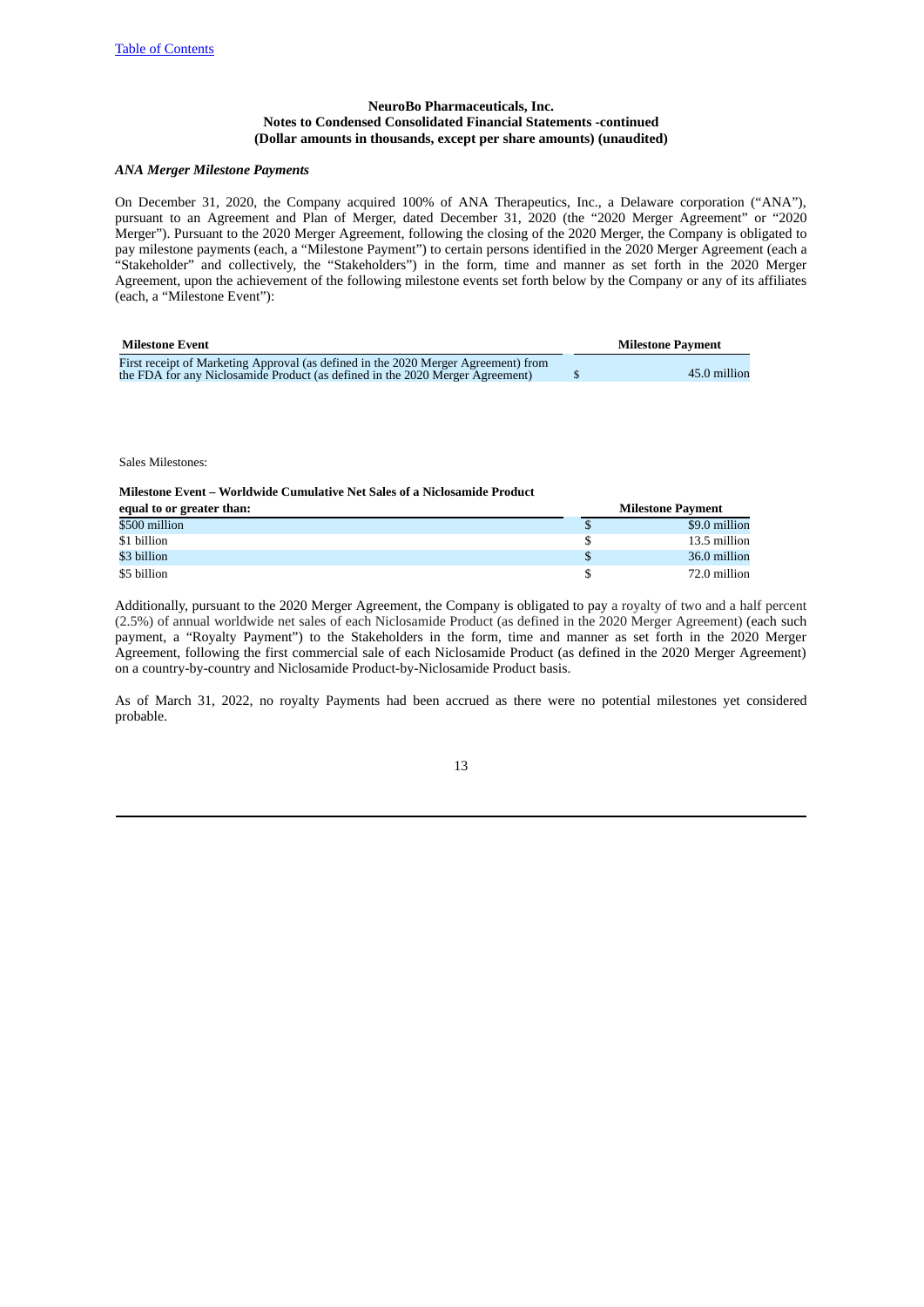#### *YourChoice License Agreement*

In connection with 2020 Merger, the Company assumed the a license agreement between ANA and Your Choice Therapeutics, Inc. (the "YourChoice Agreement").. Prior to the 2020 Merger, YourChoice granted to ANA, during the term of the YourChoice Agreement, an exclusive, worldwide, fee-bearing license derived from the licensed intellectual property throughout the world. The fees due under the YourChoice Agreement include royalty payments of 0.5% of annual worldwide net sales of each Niclosamide Product (as defined in the 2020 Merger Agreement) and milestone payments in the aggregate of \$19.5 million. The first milestone payment due is \$5 million upon first receipt of Marketing Approval (as defined in the 2020 Merger Agreement) from the U.S. Food and Drug Administration ("FDA") for any Niclosamide Product (as defined by the 2020 Merger Agreement), followed by sales milestones of \$1 million, \$1.5 million, \$4 million, and \$8 million if worldwide cumulative net sales of a Niclosamide Product are equal or greater than \$500 million, \$1, billion, \$3, billion, and \$5 billion, respectively. The term of the YourChoice Agreement will expire on the expiration or invalidation of the last of the licensed patents under the YourChoice Agreement. As of March 31, 2022, there was sufficient uncertainty with regard to both the outcome of the clinical trials and the ability to obtain sufficient funding to support any of the cash milestone payments under the YourChoice Agreement, and as such, no liabilities were recorded

#### *Gemphire Contingent Value Rights Agreement.*

On December 30, 2019, the Company was party to a definitive merger agreement (the "2019 Merger") with Gemphire Therapeutics, Inc. ("Gemphire"). In connection with the 2019 Merger, Gemphire entered into the Contingent Value Rights Agreement (the "CVR Agreement") with Grand Rapids Holders' Representative, LLC, as representative of Gemphire's stockholders prior to the 2019 Merger (the "Holders' Representative"), and Computershare Inc. and Computershare Trust Company, N.A. as the rights agents (collectively, the "Rights Agent"). Under the CVR Agreement, which NeuroBo assumed in connection with the 2019 Merger, the holders of Gemphire shares at the time of the 2019 Merger (collectively, the "CVR Holders") were entitled to receive 80% of the proceeds from the grant, sale, or transfer of rights to Gemcabene.

On March 23, 2021, NeuroBo, the Holders' Representative, and the Rights Agent entered into the First Amendment to Contingent Value Rights Agreement (the "CVR Amendment") to amend the CVR Agreement. Pursuant to the CVR Amendment, (i) the CVR Holders will continue to have the right to receive 80% of the proceeds from the grant, sale, or transfer of rights to Gemcabene as a treatment for cardiovascular conditions and (ii) the CVR Holders will now also receive 10% of the proceeds from the grant, sale, or transfer of rights to Gemcabene as a treatment for any indication outside of treating cardiometabolic diseases, including COVID-19.

As of March 31, 2022, no obligations had been accrued as there were no potential payments under the CVR Agreement or the CVR Amendment that were yet considered probable.

### *Pfizer License Agreement*

Upon the close of the 2019 Merger, an exclusive license agreement with Pfizer, Inc. ("Pfizer") for the clinical product candidate Gemcabene (the "Pfizer Agreement") was assumed by the Company. Under the Pfizer Agreement, in exchange for this worldwide exclusive right and license to certain patent rights to make, use, sell, offer for sale and import the clinical product Gemcabene, the Company has agreed to certain milestone and royalty payments on future sales.

The Company agreed to make milestone payments totaling up to \$37 million upon the achievement of certain milestones, including the first new drug application (or its foreign equivalent) in any country, regulatory approval in each of the United States, Europe and Japan, the first anniversary of the first regulatory approval in any country, and upon achieving

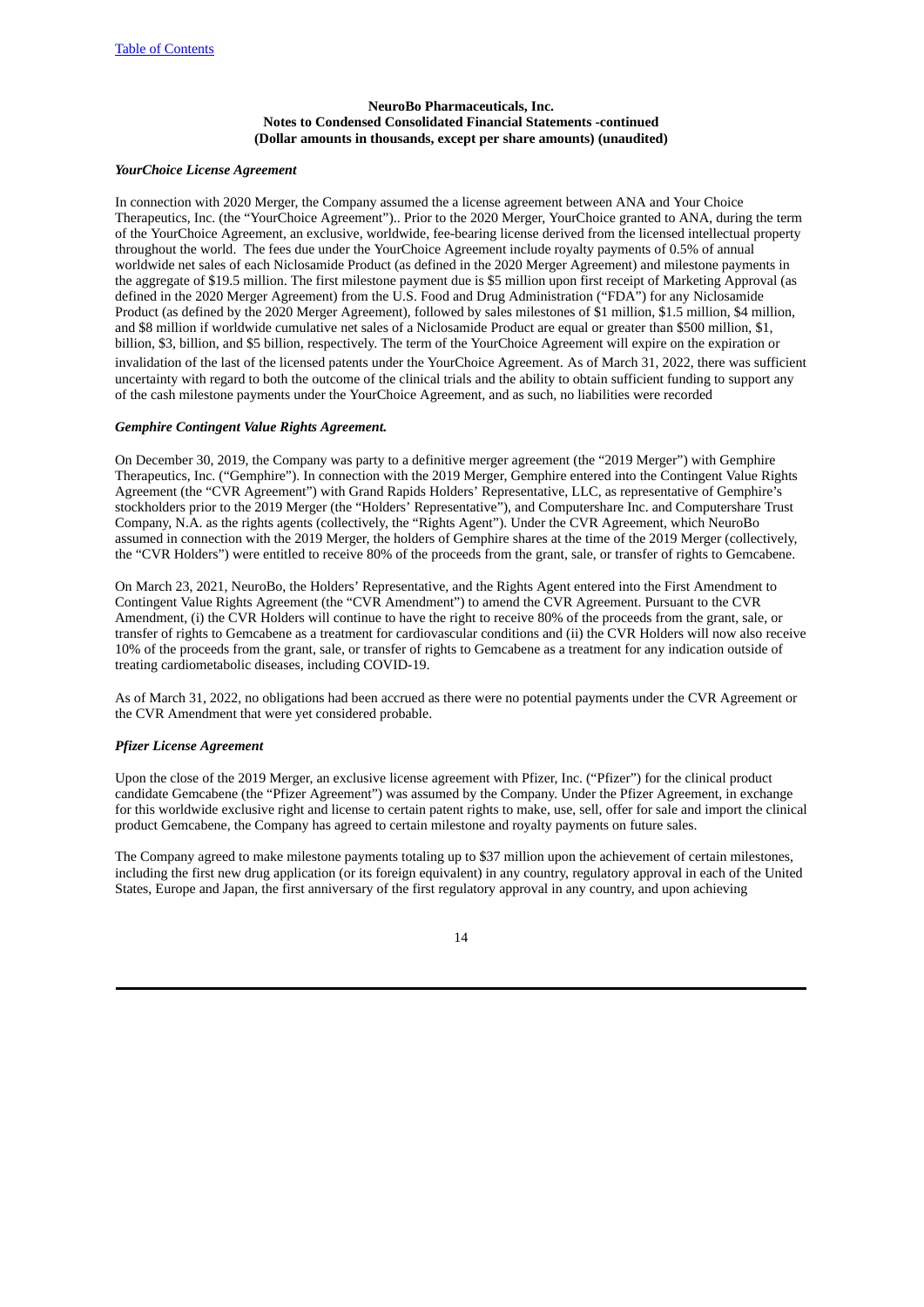certain aggregate sales levels of Gemcabene. Future milestone payments under the Pfizer Agreement, if any, are not expected to begin for at least several years and extend over a number of subsequent years.

The Company also agreed to pay Pfizer tiered royalties on a country-by-country basis based upon the annual amount of net sales, as specified in the Pfizer Agreement, until the later of: (a) five (5) years after the first commercial sale in such country;  $(b)$  the expiration of all regulatory or data exclusivity for Gemcabene in such country; and (c) the expiration or abandonment of the last valid claim of the licensed patents, including any patent term extensions or supplemental protection certificates in such country (collectively, the Royalty Term). Under the Pfizer Agreement, the Company is obligated to use commercially reasonable efforts to develop and commercialize Gemcabene.

As of March 31, 2022, there was sufficient uncertainty with regard to both the outcome of the clinical trials and the ability to obtain sufficient funding to support any of the cash milestone payments, and as such, no liabilities were recorded related to the Pfizer Agreement.

## **Contingencies**

From time to time, the Company may be subject to various claims and suits arising in the ordinary course of business. The Company does not expect that the resolution of these matters will have a material adverse effect on its financial position or results of operations.

## **5. License and Collaboration Agreement**

## *Beijing SL License and Collaboration Agreement*

Upon the close of the 2019 Merger, the License and Collaboration Agreement (the "Beijing SL Agreement") with Beijing SL Pharmaceutical Co., Ltd. ("Beijing SL") was assumed by the Company, pursuant to which the Company granted Beijing SL an exclusive royalty-bearing license to research, develop, manufacture and commercialize pharmaceutical products comprising, as an active ingredient, Gemcabene in mainland China, Hong Kong, Macau and Taiwan. The terms of the Beijing SL Agreement include payments based upon achievement of milestones and royalties on net product sales. Under the Beijing SL Agreement, the Company has variable consideration in the form of milestone payments. As of March 31, 2022, no revenue under the Beijing SL Agreement has been recognized.

## **6. Stockholders' Equity**

### *Warrants*

The following warrants were outstanding as of March 31, 2022 and December 31, 2021:

| <b>Number of Warrants:</b> |                                  |           |    |                       |                        |  |
|----------------------------|----------------------------------|-----------|----|-----------------------|------------------------|--|
| <b>Warrant Issuance</b>    | March 31, 2022 December 31, 2021 |           |    | <b>Exercise Price</b> | <b>Expiration Date</b> |  |
| March 2017                 |                                  | 39,115    | S  | 260.00                | March 2022             |  |
| July 2018                  | 1.440                            | 1.440     | S  | 186.75                | July 2028              |  |
| April 2020                 | 37,500                           | 37,500    | \$ | 12.50                 | April 2025             |  |
| January 2021               | 2,500,000                        | 2,500,000 | S  | 6.03                  | July 2026              |  |
| October 2021               | 4,307,693                        | 4,307,693 | \$ | 3.75                  | April 2025             |  |
| <b>Total</b>               | 6,846,633                        | 6,885,748 |    |                       |                        |  |

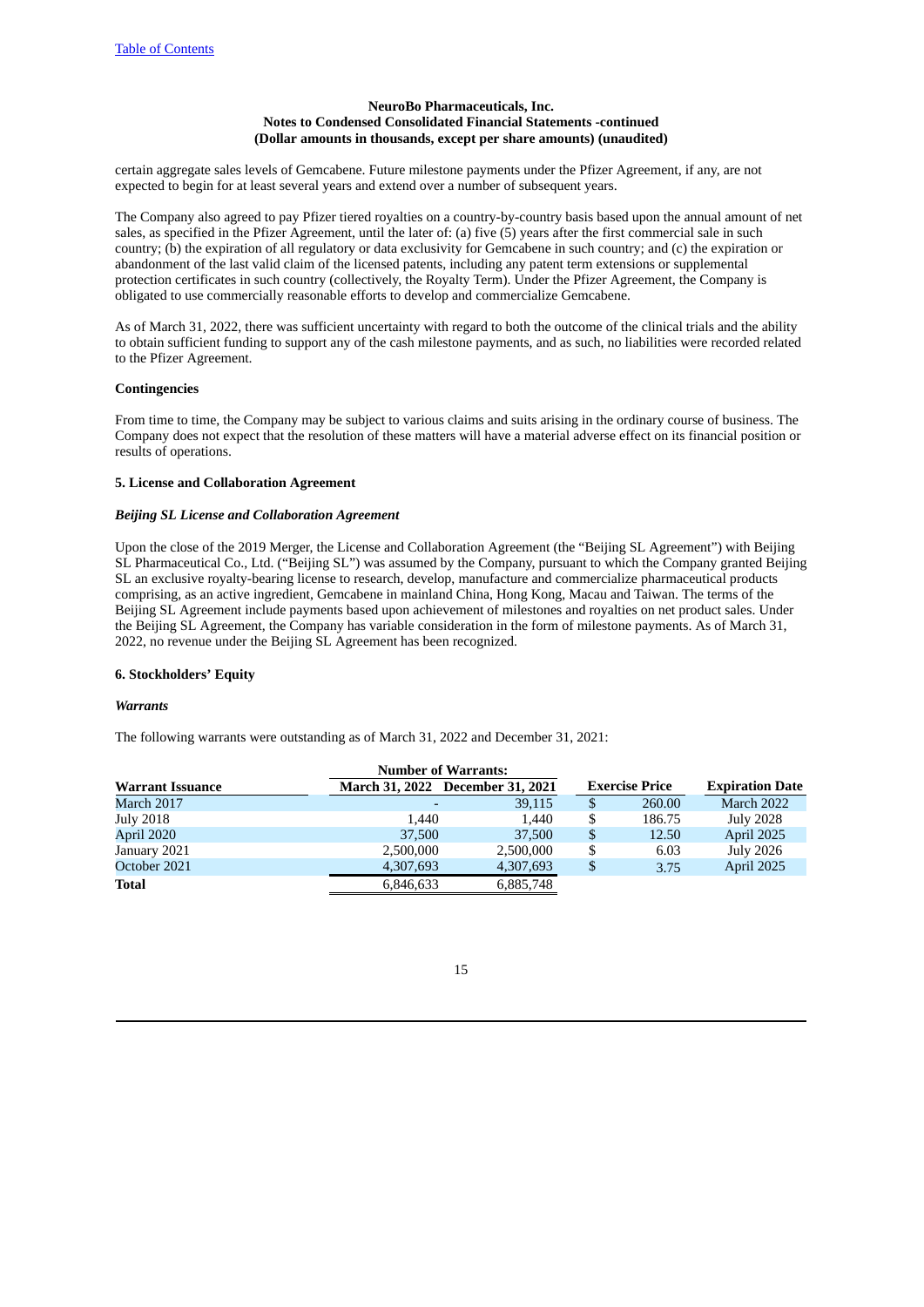### **7. Stock-based Compensation**

Stock-based compensation expense was included in general and administrative costs as follows in the accompanying statements of comprehensive loss:

|                            | <b>Three Months Ended</b> |      |    |      |
|----------------------------|---------------------------|------|----|------|
|                            | March 31,                 |      |    |      |
|                            |                           | 2022 |    | 2021 |
| General and administrative |                           | 207  | \$ | 187  |

## *Stock Options*

In December 2019, in connection with the 2019 Merger, the Company assumed a previously adopted stock option plan (the "2018 Plan") and adopted the 2019 Equity Incentive Plan (the "2019 Plan"), and in November 2021, the Company adopted the 2021 Inducement Plan. The 2018 Plan, the 2019 Plan and the 2021 Inducement Plan provide for the grant of stock options, restricted stock and other equity awards of the Company's common stock to employees, officers, consultants, and directors. Options expire within a period of not more than ten years from the date of grant.

The following table summarizes the Company's activity related to its stock options for the three months ended March 31, 2022:

|                                          |                |               |                 | Weighted-    |   |                  |
|------------------------------------------|----------------|---------------|-----------------|--------------|---|------------------|
|                                          |                |               | Weighted        | Average      |   | Aggregate        |
|                                          |                |               | Average         | Remaining    |   | <b>Intrinsic</b> |
|                                          | Number of      |               | <b>Exercise</b> | Contractual  |   | Value(1)         |
|                                          | <b>Options</b> |               | Price           | Term (vears) |   | (in thousands)   |
| Outstanding at December 31, 2021         | 974.999        | <sup>\$</sup> | 3.99            | 9.3          | S |                  |
| Granted                                  | 40,000         | S             | 1.02            |              |   |                  |
| Exercised                                | ٠              | S             |                 |              | S |                  |
| Forfeited/Cancelled                      | (33,334)       | -S            | 6.04            |              |   |                  |
| Outstanding at March 31, 2022            | 981,665        | -\$           | 3.80            | 9.1          |   |                  |
| Vested and expected to vest at March 31, |                |               |                 |              |   |                  |
| 2022                                     | 981,665        | \$            | 3.80            | 9.1          |   |                  |
| Options exercisable at March 31, 2022    | 203,332        | -\$           | 7.86            | 8.0          |   |                  |

During the three month period ended March 31, 2022, 40,000 stock options were granted to a non-employee director that vest over a three year period. There were no stock options granted during the three months ended March 31, 2021. The weighted average fair value per share of options granted during the three months ended March 31, 2022 was \$0.70.

The Company measures the fair value of stock options on the date of grant using the Black-Scholes option pricing model. The Company does not have history to support a calculation of volatility and expected term. As such, the Company has used a weighted-average volatility considering the volatilities of several guideline companies.

For purposes of identifying similar entities, the Company considered characteristics such as industry, length of trading history, and stage of life cycle. The assumed dividend yield was based on the Company's expectation of not paying dividends in the foreseeable future. The average expected life of the options was determined based on the mid-point between the vesting date and the end of the contractual term according to the "simplified method" as described in Staff Accounting Bulletin 110. The risk-free interest rate is determined by reference to implied yields available from U.S.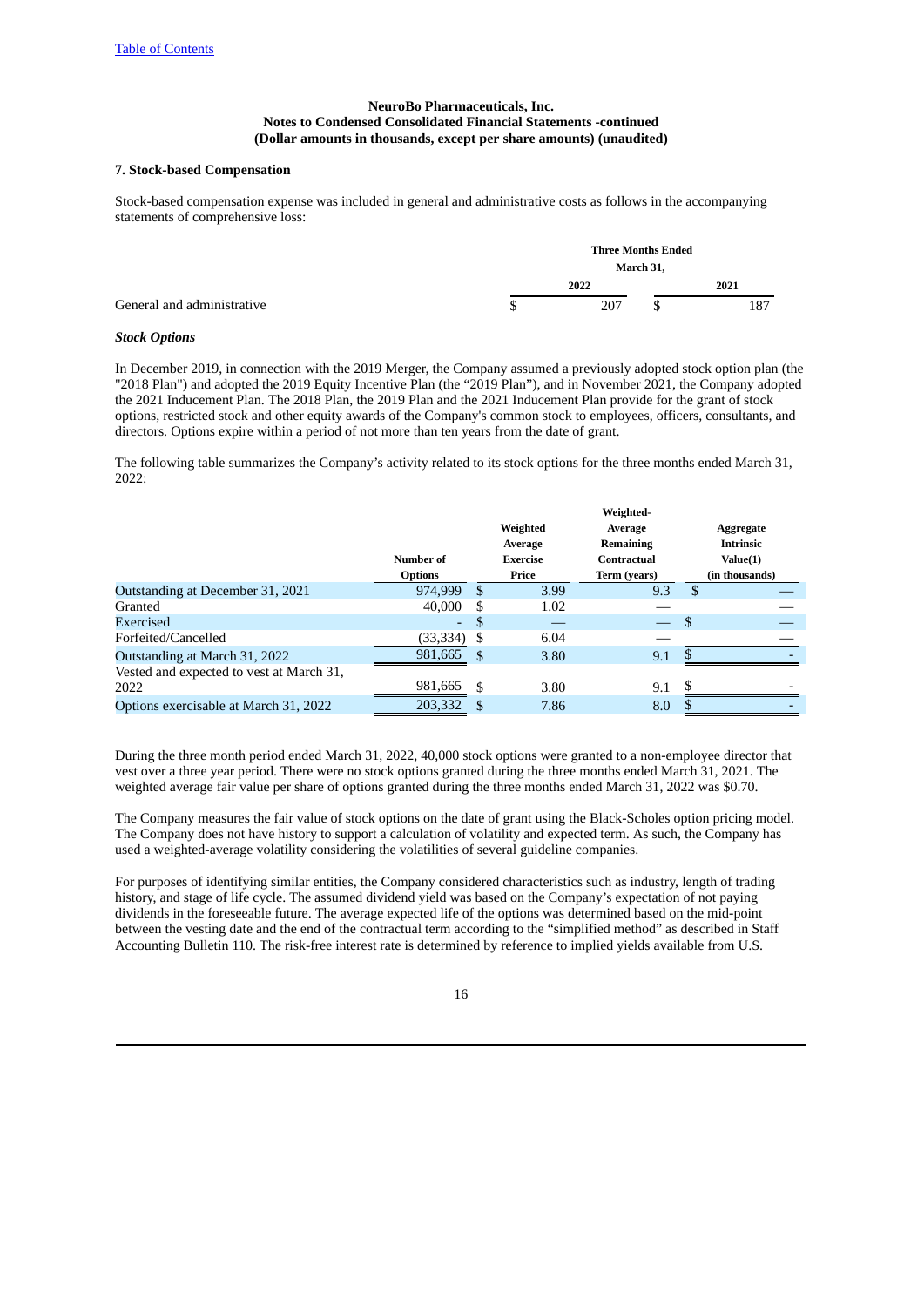Treasury securities with a remaining term equal to the expected life assumed at the date of grant. The Company records forfeitures when they occur.

The weighted-average assumptions used in the Black-Scholes option-pricing model are as follows:

|                                        | <b>Three Months Ended</b><br>March 31, |       |  |  |  |
|----------------------------------------|----------------------------------------|-------|--|--|--|
|                                        | 2022                                   | 2021  |  |  |  |
|                                        |                                        |       |  |  |  |
| <b>Expected stock price volatility</b> | 80.7 %                                 | $-$ % |  |  |  |
| Expected life of options (years)       | 5.8                                    |       |  |  |  |
| Expected dividend yield                | $-$ %                                  | $-$ % |  |  |  |
| Risk free interest rate                | 1.72%                                  | $-$ % |  |  |  |

#### *Evergreen provision*

Under the 2019 Plan, the shares reserved automatically increase on January 1st of each year, for a period of not more than ten years commencing on January 1, 2020 and ending on (and including) January 1, 2029, to an amount equal to the lesser of 4% of the common shares outstanding as of January 1<sup>st</sup>, or a lesser amount as determined by the board of directors. The aggregate maximum number of shares of common stock that may be issued pursuant to the 2019 Plan under the evergreen provision is 6,680,000 shares of common stock. On January 1, 2022, 1,066,470 shares were added to the 2019 Plan as a result of the evergreen provision.

During the three months s ended March 31 2022 and 2021, 23,888 and 25,000 stock options vested, respectively. During the three months ended March 31, 2022, and 2021, 33,334 and 270,287 stock options were forfeited, respectively.

As of March 31, 2022, 8,709,299 shares in the aggregate were available for future issuance under the 2021 Inducement Plan, the 2019 Plan and 2018 Plan. Unrecognized stock-based compensation cost for the stock options issued under all stock options plans was \$1.1 million as of March 31, 2022. The unrecognized stock-based expense is expected to be recognized over a weighted average period of 1.7 years.

#### **8. Net Loss Per Common Share**

Basic net loss per share is computed by dividing the net loss by the weighted-average number of common shares outstanding for the period, without consideration for potentially dilutive securities if their effect is antidilutive. Diluted net loss per share is computed by dividing the net loss by the weighted average number of shares of common stock and dilutive common stock equivalents outstanding for the period determined using the treasury stock method. Dilutive common stock equivalents are comprised of options outstanding under the Company's stock option plans and warrants. For all periods presented, there is no difference in the number of shares used to calculate basic and diluted shares outstanding as inclusion of the potentially dilutive securities would be antidilutive.

The following potential common shares were not considered in the computation of diluted net loss per share as their effect would have been anti-dilutive:

|                      | <b>Three Months Ended</b> |           |  |
|----------------------|---------------------------|-----------|--|
|                      | March 31,                 |           |  |
|                      | 2022                      | 2021      |  |
| <b>Stock options</b> | 981.665                   | 650,068   |  |
| Warrants             | 6.846.633                 | 2,578,055 |  |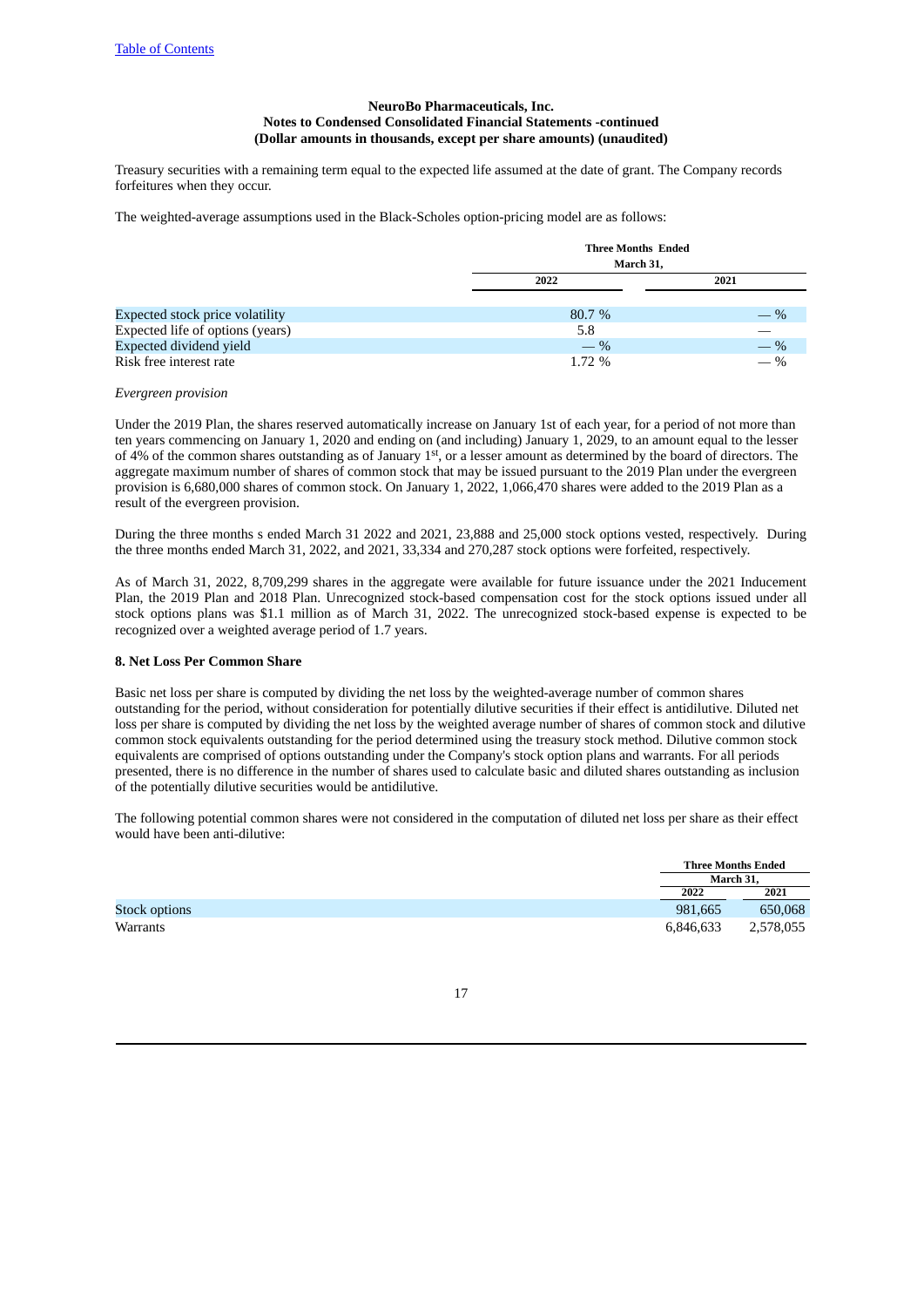#### **9. Income Taxes**

The effective tax rate for the three months ended March 31, 2022 and 2021 was zero percent. As a result of the analysis of all available evidence as of March 31, 2022 and December 31, 2021, the Company recorded a full valuation allowance on its net deferred tax assets. Consequently, the Company reported no income tax benefit for the three months ended March 31, 2022 and 2021. If the Company's assumptions change and the Company believes that it will be able to realize these deferred tax assets, the tax benefits relating to any reversal of the valuation allowance on deferred tax assets will be recognized as a reduction of future income tax expense. If the assumptions do not change, each period the Company could record an additional valuation allowance on any increases in the deferred tax assets.

On December 27, 2020, the President of the United States signed the Consolidated Appropriations Act, 2021 ("Consolidated Appropriations Act") into law. The Consolidated Appropriations Act is intended to enhance and expand certain provisions of the Coronavirus Aid, Relief, and Economic Security Act ("CARES Act"), allows for the deductions of expenses related to the Paycheck Protection Program funds received by companies, and provides an update to meals and entertainment expensing for 2021. The Consolidated Appropriations Act did not have a material impact to the Company's income tax provision.

#### **10. Related Party Transactions**

#### *Agreements with Dong-A ST*

On September 28, 2018, Private NeuroBo entered into a five year manufacturing and supply agreement with Dong-A ST Co., Ltd. ("Dong-A ST") for manufacturing and supply of NB-01 drug substance and placebos for the purpose of research and development to be used in Phase 3 clinical trials (the "Manufacturing Agreement"). There were no manufacturing related costs under the Manufacturing Agreement for the three months ended March 31, 2022 and 2021. The product manufacturing related costs, when incurred, are reflected as research and development expenses.

On June 7, 2020, the Company entered into a manufacturing and supply agreement (the "Manufacturing and Supply Agreement") with Dong-A ST for the manufacturing and supply of NB-02 drug product and placebo for the purpose of research and development of NB-02, including but not limited to, the use in the first NB-02 human clinical trial to be conducted by the Company. Under the terms of the Manufacturing and Supply Agreement, upon receipt of a purchase order from the Company no later than 270 days prior to the requested delivery date, Dong-A ST has agreed to produce for the Company tablets of the NB-02 drug substance and placebos at a specified supply price. The Company is obligated to manufacture, or have manufactured, and supply to Dong-A ST the active pharmaceutical ingredients which are necessary to manufacture the NB-02 drug product. The Manufacturing and Supply Agreement has a five year term, subject to earlier termination under certain circumstances. The Company recognized no product manufacturing related costs under the Manufacturing and Supply Agreement for during the three months ended March 31, 2022 and 2021. None of the costs incurred under the Manufacturing Agreement remained unpaid as of March 31, 2022 or December 31, 2021.

#### **11. Subsequent Events**

On April 19, 2022, the Company terminated its Korea Lease effective April 30, 2022.

On May11, 2022, the Company terminated the 2018 Plan. As of the date of termination, there were no outstanding awards under the 2018 Plan. As a result of the termination, the 3,180,379 shares previously reserved for grants under the 2018 Plan will no longer be available for grants.

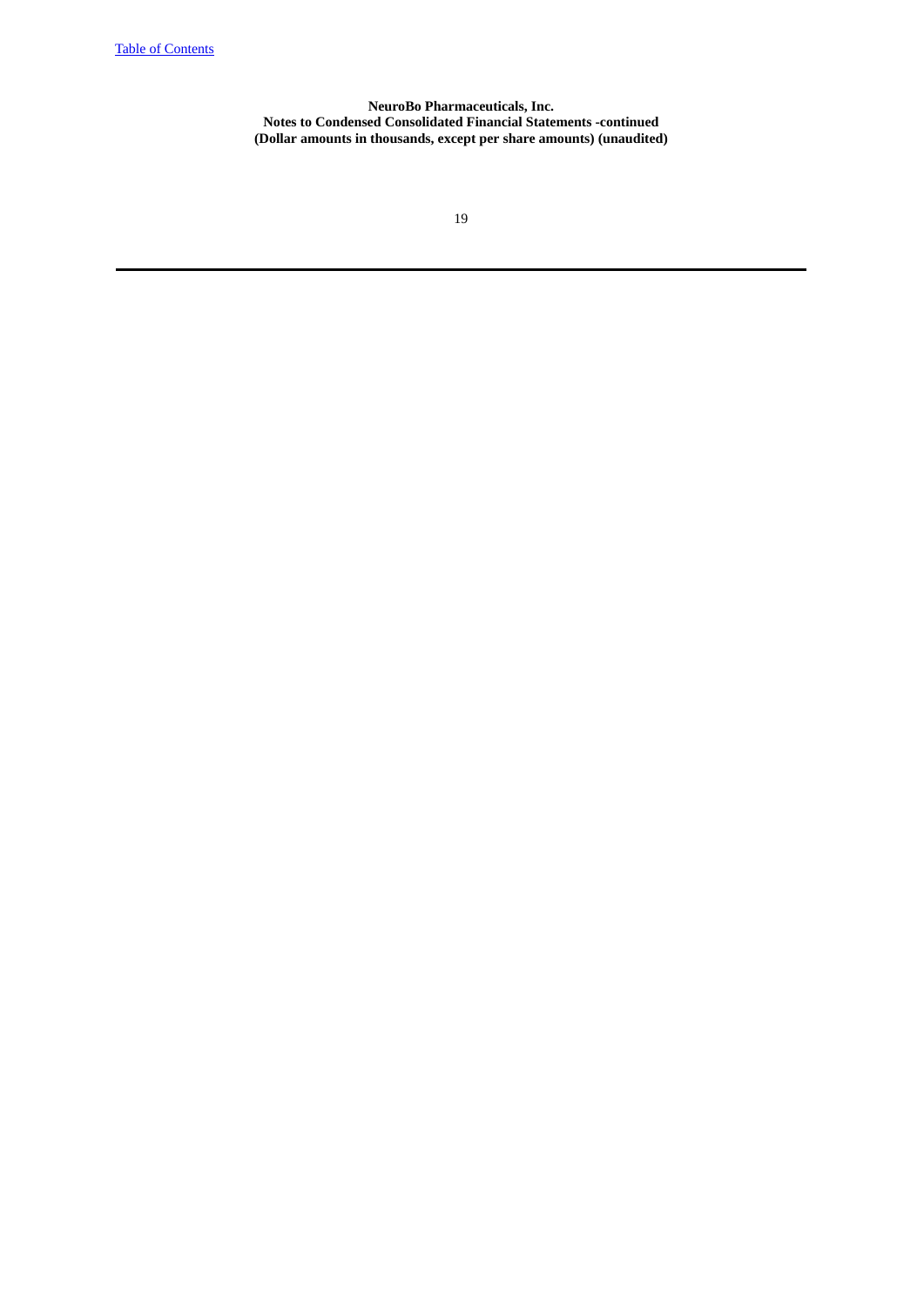## <span id="page-19-0"></span>**ITEM 2. MANAGEMENT'S DISCUSSION AND ANALYSIS OF FINANCIAL CONDITION AND RESULTS OF OPERATIONS**

The following discussion of our financial condition and results of operations should be read in conjunction with the condensed consolidated financial statements and related notes included elsewhere in this report and the audited financial statements and related notes for the fiscal year ended December 31, 2021 included in our Annual Report on Form *10-K ("2021 Form 10-K") filed by the Company with the SEC on March 31, 2022.*

#### **Forward-Looking Statements**

Certain statements in this Quarterly Report on Form 10-Q are forward-looking statements within the meaning of the safe harbor provisions of Section 27A of the Securities Act of 1933, as amended, and Section 21E of the Securities Exchange Act of 1934, as amended ("Exchange Act"), that are based on management's beliefs, assumptions and expectations and information currently available to management. All statements that address future operating performance, events or developments that we expect or anticipate will occur in the future are forward-looking statements, including without limitation, our expectations regarding the potential impacts of the COVID-19 pandemic on our business operations, cash flow, business development, and employees, our ability to execute on our strategic realignments, our clinical activities, benefits of our proposed products to patients, our expectations with respect to product development and commercialization efforts, potentially competitive product offerings, the possibility that we may be unable to raise sufficient funds necessary for our anticipated operations, intellectual property protection, our ability to integrate acquired businesses, our expectations regarding anticipated synergies with and benefits from acquired businesses and other risks and uncertainties described in our filings with the SEC.

In some cases, you can identify forward-looking statements by the following words: "anticipate," "believe," "continue," "could," "estimate," "expect," "intend," "may," "ongoing," "plan," "potential," "predict," "project," "should," "will," "would" or the negative of these terms or other comparable terminology, although not all forward-looking statements contain these words. Management believes that these forward-looking statements are reasonable as and when made. However, you should not place undue reliance on forward-looking statements because they speak only as of the date when made. We undertake no obligation to revise any forward-looking statements in order to reflect events or circumstances that might subsequently arise.

Forward-looking statements are subject to a number of risks and uncertainties that could cause actual events to adversely differ from the expectations indicated in these forward-looking statements, including without limitation, the risks and uncertainties described in our 2021 Form 10-K, and in this Quarterly Report on Form 10-Q for the quarter ended March 31, 2022. We operate in an evolving environment. New risk factors and uncertainties may emerge from time to time, and it is not possible for us to predict all risk factors and uncertainties. We may not actually achieve the plans, projections or expectations disclosed in forward-looking statements, and actual results, developments or events could differ materially from those disclosed in the forward-looking statements. Forward-looking statements are subject to a number of risks and uncertainties, including without limitation, the possibility that regulatory authorities do not accept our application or approve the marketing of our products, the possibility we may be unable to raise the funds necessary for the development and commercialization of our products, and those described in our filings with the SEC.

#### **Overview**

NeuroBo Pharmaceuticals, Inc. (the "Company," "we," "us" or "our") is a clinical-stage biotechnology company focused on developing and commercializing novel pharmaceuticals to treat neurodegenerative disorders affecting millions of patients worldwide. For more information on our business and our four product candidates, ANA001, NB-01, NB-02 and Gemcabene, see "Business-Overview" in Part I, Item 1 of our Annual Report on From 10-K filed on March 31, 2022.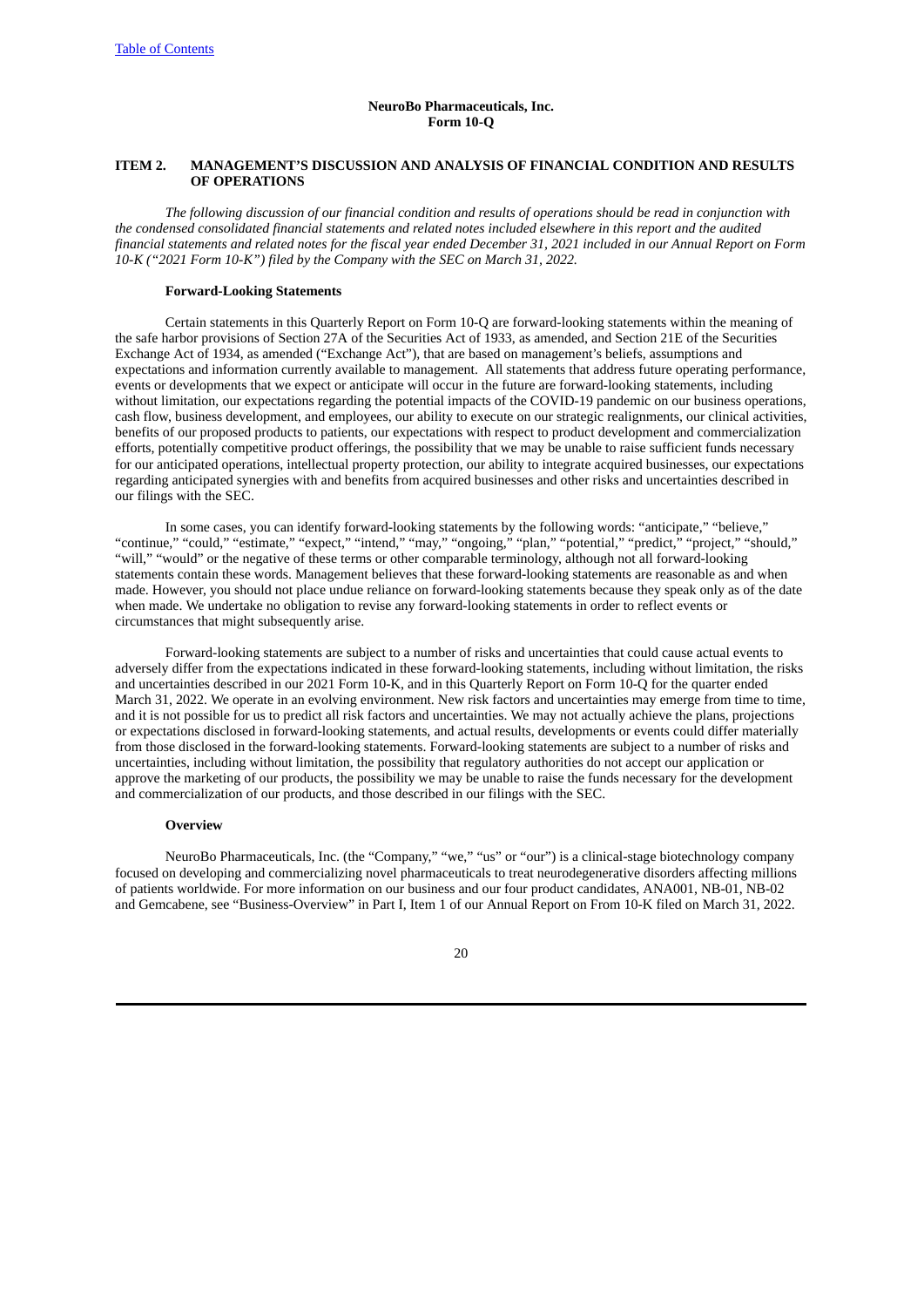#### *Recent Developments*

### *COVID-19*

We are subject to risks and uncertainties as a result of the COVID-19 pandemic. The extent of the impact of the COVID-19 pandemic on our business is highly uncertain and difficult to predict, as the responses that we, other businesses and governments are taking continue to evolve. Furthermore, capital markets and economies worldwide have also been negatively impacted by the COVID-19 pandemic, and it is possible that it could cause a lasting national or global economic recession. Policymakers around the globe have responded with fiscal policy actions to support the healthcare industry and economy as a whole. The magnitude and overall effectiveness of these actions remain uncertain.

To date, except for the adjustments to scientific activity described under "Current Scientific Activity" below, we have not experienced any significant external changes in our business that would have a significant negative impact on our consolidated statements of operations and comprehensive loss or cash flows.

Exclusive of the development of certain of our proposed therapies, the severity of the impact of the COVID-19 pandemic on our business will depend on a number of factors, including, but not limited to, the duration and severity of the pandemic and the extent and severity of the impact on our service providers, suppliers, contract research organizations and our clinical trials, all of which are uncertain and cannot be predicted. As of the date of issuance of our financial statements, the extent to which the COVID-19 pandemic may in the future materially impact our financial condition, liquidity or results of operations is uncertain.

### *Current Scientific Activity*

In light of the present business environment, including the impact of the COVID-19 pandemic, we are currently conducting the scientific activities described below with a view toward conserving financial resources.

**ANA001**, our lead drug candidate, is a proprietary oral niclosamide formulation and is being developed as a treatment for patients with moderate COVID-19. Niclosamide is a potential oral antiviral and anti-inflammatory agent with a long history of use and well-understood safety in humans. ANA001 is currently being studied in a 60-subject Phase 2 clinical trial conducted in the United States with a Phase 3 component dependent on the outcome of the Phase 2 data. We expect to complete the Phase 2 clinical trial in the second half of 2022, however the Centers for Disease Control is reporting that current hospitalizations are at the lowest level since the outbreak of the COVID-19 pandemic, potentially delaying the completion of this trial.

*NB-01.* We have determined to cease development of NB-01 on the prior regulatory pathway and not to advance to Phase 3 clinical trials.

The Company is currently evaluating various alternatives regarding the NB-01 asset. These alternatives include two potential development pathways.

- Orphan drug. Development of NB-01 as an orphan drug is among the alternatives the Company is considering.
- Nutraceutical. The Company has considered marketing NB-01 as a nutraceutical (non-pharmaceutical) product, and the Company may re-explore this pathway if the identified rare disease indication for NB-01 does not proceed.

*NB-02.* In order to preserve operating capital, we have postponed continued work on the Investigation New Drug application to the FDA for NB-02 and the first human clinical trials for NB-02 until global health and macroeconomic conditions improve. We are also considering engaging with a strategic partner with respect to further development of NB-02.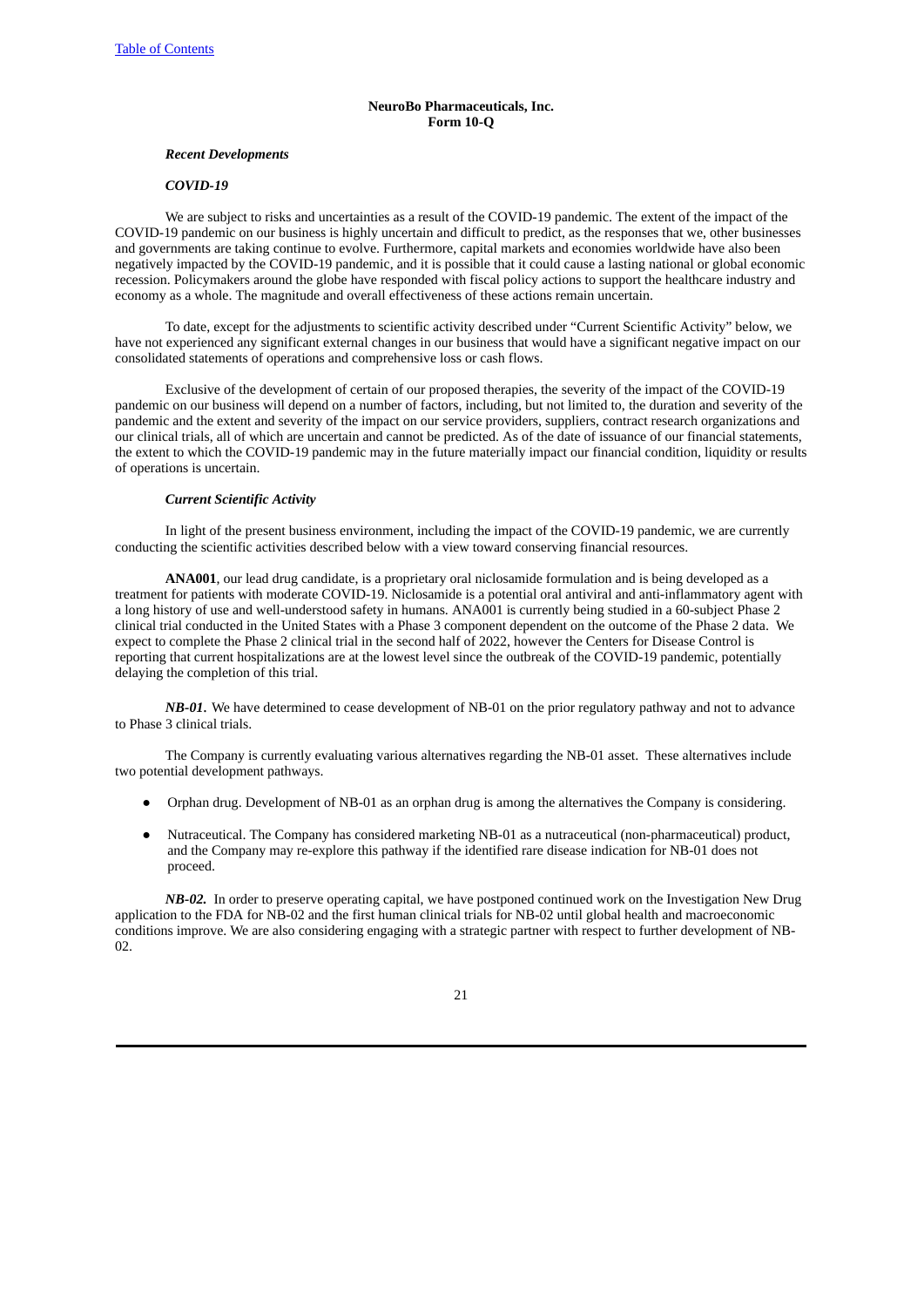*Gemcabene*. We are currently exploring additional therapeutic indications for Gemcabene that may strengthen our pipeline of assets, this includes COVID-19 in combination with ANA001.

### *Going Concern*

We have incurred significant operating losses since inception. Our ability to generate product revenue sufficient to achieve profitability will depend on the successful development and eventual commercialization of one or more of our current or future product candidates. To date, we have not generated any revenue from product sales, collaborations with other companies, government grants or any other source, and do not expect to generate any revenue in the foreseeable future, and have been dependent on funding operations through the sale of equity securities.

As of March 31, 2022, we had an accumulated deficit of \$84.7 million. Our net losses were \$2.9 million and \$3.3 million for the three months ended March 31, 2022 and 2021, respectively. We expect to continue to incur significant expenses and increasing operating losses for at least the next several years. We expect that our expenses and capital requirements will increase substantially in connection with our ongoing activities, particularly if and as we:

- pursue clinical development for any of our current product candidates;<br>• initiate preclinical studies and clinical trials with respect to any addition
- initiate preclinical studies and clinical trials with respect to any additional indications for our current product candidates and any future product candidates that we may pursue;
- acquire or in-license other product candidates and/or technologies;
- develop, maintain, expand and protect our intellectual property portfolio;
- hire additional clinical, scientific and commercial personnel;
- establish a commercial manufacturing source and secure supply chain capacity sufficient to provide commercial quantities of any product candidates for which we may obtain regulatory approval;
- seek regulatory approvals for any product candidates that successfully complete clinical trials;
- establish a sales, marketing and distribution infrastructure and/or enter into partnership arrangements to commercialize any products for which we may obtain regulatory approval; or
- add administrative, operational, financial and management information systems and personnel, including personnel to support our product development and planned future commercialization efforts, and to support our being a public reporting company

As of March 31, 2022, we had cash of \$11.6 million. Operating at such level of scientific activity, we expect that our cash will be adequate to fund operations into the fourth quarter of 2022. Although we are exploring financing opportunities and carefully monitoring the capital markets, we do not yet have any commitments for additional financing and may not be successful in our efforts to raise additional funds. Any amounts raised will be used for further development of our product candidates and for other working capital purposes.

The accompanying condensed consolidated financial statements have been prepared in conformity with GAAP, which contemplate our continuation as a going concern. We have not established a source of revenues and, as such, have been dependent on funding operations through the sale of equity securities. Since inception, we have experienced significant losses and incurred negative cash flows from operations. We expect to incur further losses over the next several years as we develop our business. We have spent, and expect to continue to spend, a substantial amount of funds in connection with implementing our business strategy.

These factors individually and collectively raise substantial doubt about our ability to continue as a going concern. Our financial statements do not include any adjustments or classifications that may result from our possible inability to continue as a going concern. The report of our independent registered public accounting firm on our financial statements for the year ended December 31, 2021 includes an explanatory paragraph regarding the existence of substantial doubt about our ability to continue as a going concern.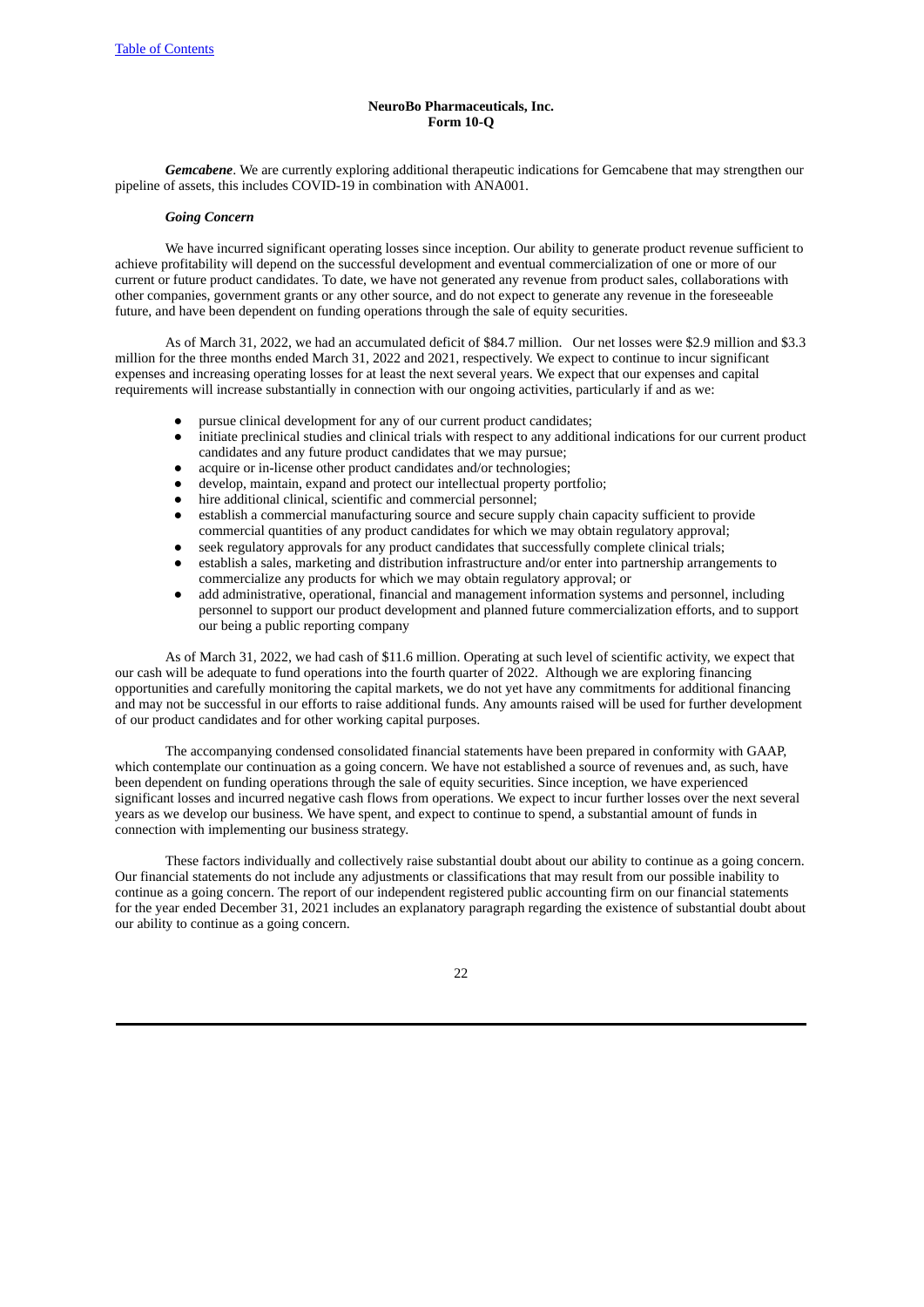## **Results of Operations**

The following table summarizes our operating results for the periods indicated:

|                            |    | <b>For the Three Months Ended</b><br>March 31. |     |         |        |       |
|----------------------------|----|------------------------------------------------|-----|---------|--------|-------|
|                            |    |                                                |     |         |        |       |
|                            |    | 2022<br>2021                                   |     |         | Change |       |
| Operating expenses:        |    |                                                |     |         |        |       |
| Research and development   | \$ | 920                                            | \$. | 1,143   | -S     | (223) |
| General and administrative |    | 1,955                                          |     | 2,187   |        | (232) |
| Total operating expenses   |    | 2,875                                          |     | 3,330   |        | (455) |
| Loss from operations       |    | (2,875)                                        |     | (3,330) |        | 455   |
| Interest income            |    |                                                |     | b       |        | (6)   |
| Loss before income taxes   |    | (2,875)                                        |     | (3,324) |        | 449   |
| Provision for income taxes |    |                                                |     |         |        |       |
| Net loss                   |    | (2,875)                                        |     | (3,324) |        | 449   |
|                            |    |                                                |     |         |        |       |

### *Comparison of Three Months Ended March 31, 2022 and 2021*

## *Research and Development Expenses*

Research and development expenses consist primarily of costs incurred in connection with the development of our product candidates. We expense research and development costs to operations as incurred.

Research and development expenses were \$0.9 million for the three months ended March 31, 2022 as compared to \$1.1 million for the three months ended March 31, 2021. The \$0.2 million decrease was primarily related to payroll and consulting costs for the three months ended March 31, 2022.

#### *General and Administrative Expenses*

General and administrative expenses consist primarily of salaries and related costs, including stock-based compensation, for personnel in executive, finance and administrative functions. General and administrative expenses also include direct and allocated facility-related costs as well as professional fees for legal, patent, consulting, investor and public relations, accounting, and audit services.

General and administrative expenses were \$2.0 million for the three months ended March 31, 2022, compared to \$2.2 million for the three months ended March 31, 2021. The decrease of \$0.2 million in the current period was primarily due to a decrease in insurance costs of \$0.1 million, and decreases in payroll, professional fee and overhead costs in the aggregate of \$0.1 million.

#### *Interest Income*

Interest income for the three months ended March 31, 2022 was nominal. Interest Income for the three months ended March 31, 2021 was \$6,000.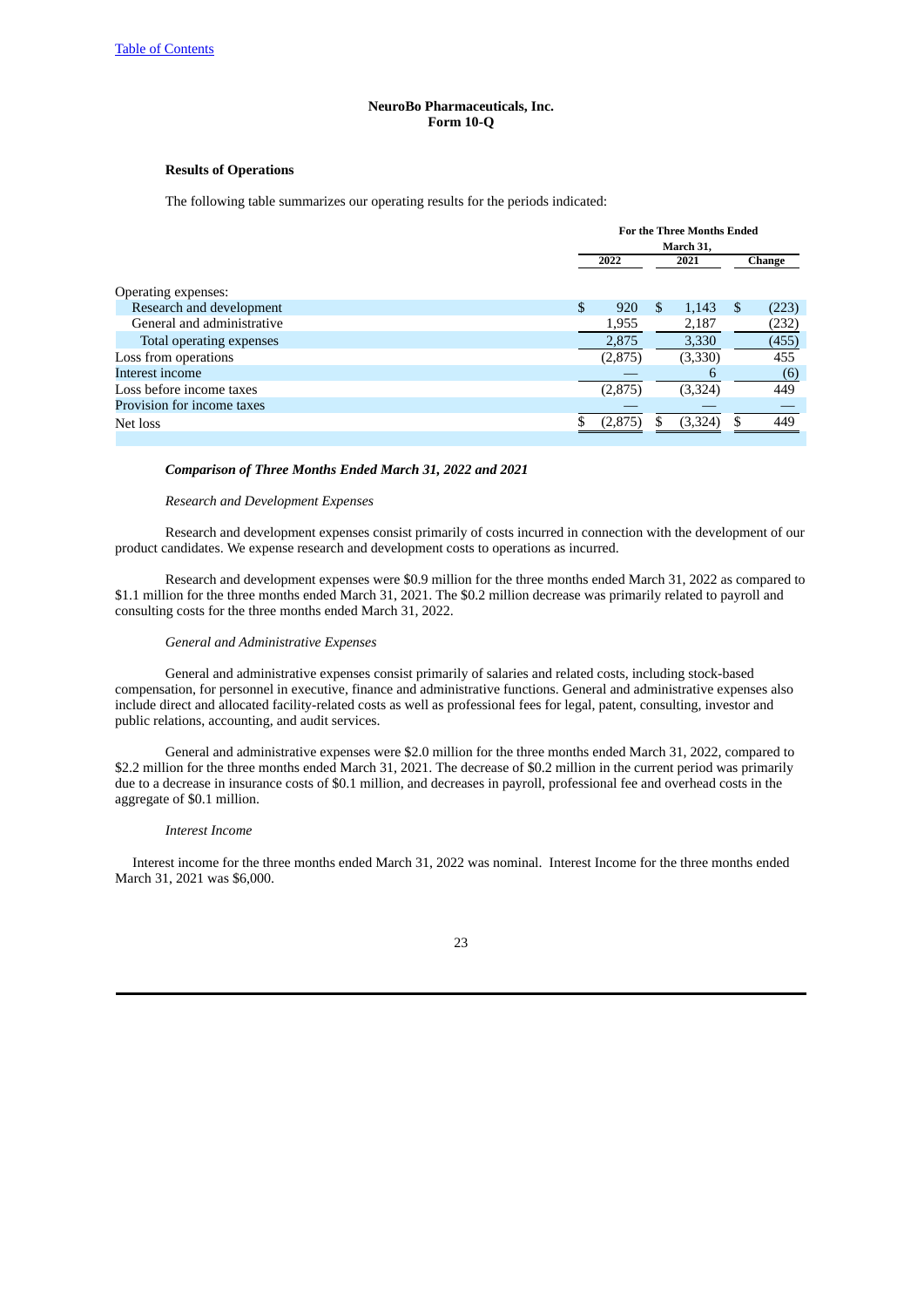## **Liquidity and Capital Resources**

## *Cash Flows*

The following table summarizes our cash flows for the periods indicated:

|                                           | <b>For the Three Months Ended</b><br>March 31, |         |  |          |
|-------------------------------------------|------------------------------------------------|---------|--|----------|
|                                           |                                                | 2022    |  | 2021     |
|                                           | (in thousands)                                 |         |  |          |
| Net cash used in operating activities     |                                                | (4,829) |  | (6, 141) |
| Net cash used in investing activities     |                                                |         |  |          |
| Net cash provided by financing activities |                                                |         |  | 9,092    |
| Net (decrease) increase in cash           |                                                | (4,829) |  | 2,951    |

### *Operating Activities*

During the three months ended March 31, 2022, cash used from operating activities was \$4.8 million, consisting of our net loss of \$2.9 million, changes in working capital cash usage in the amount of approximately \$2.2 million. offset by non-cash expenses related primarily to stock-based compensation of \$0.2 million, The change in working capital consisted primarily of increases in our prepaid expenses due to the annual renewal of our insurance policies in January 2022, as well as due to decreases in our accrued liabilities associated with fluctuations of our operating expenses under the normal course of business.

During the three months ended March 31, 2021, cash used in operating activities was \$6.1 million, which consisted of our net loss of \$3.3 million, offset by non-cash expenses related to stock-based compensation and depreciation in the aggregate of \$0.2 million and a net decrease in changes in our operating assets and liabilities of \$3.0 million..

#### *Investing Activities*

There was no cash used in investing activities during the three months ended March 31, 2022 or 2021.

#### *Financing Activities*

There was no cash provided by financing activities during the three months ended March 31, 2022. During the three months ended March 31, 2021, net cash provided by financing activities was \$9.1 million, consisting of net proceeds from a private placement financing of \$9.1 million.

#### **Critical Accounting Policies and Estimates**

Our financial statements are prepared in accordance with GAAP. These accounting principles require us to make estimates and judgments that can affect the reported amounts of assets and liabilities as of the date of the financial statements as well as the reported amounts of revenue and expense during the periods presented. We believe that the estimates and judgments upon which we rely are reasonably based upon information available to us at the time that we make these estimates and judgments. To the extent that there are material differences between these estimates and actual results, our financial results will be affected. The accounting policies that reflect our more significant estimates and judgments and which we believe are the most critical to aid in fully understanding and evaluating our reported financial results are described in "Management's Discussion and Analysis of Financial Condition and Results of Operations", included in our 2021 Form 10-K filed on March 31, 2022..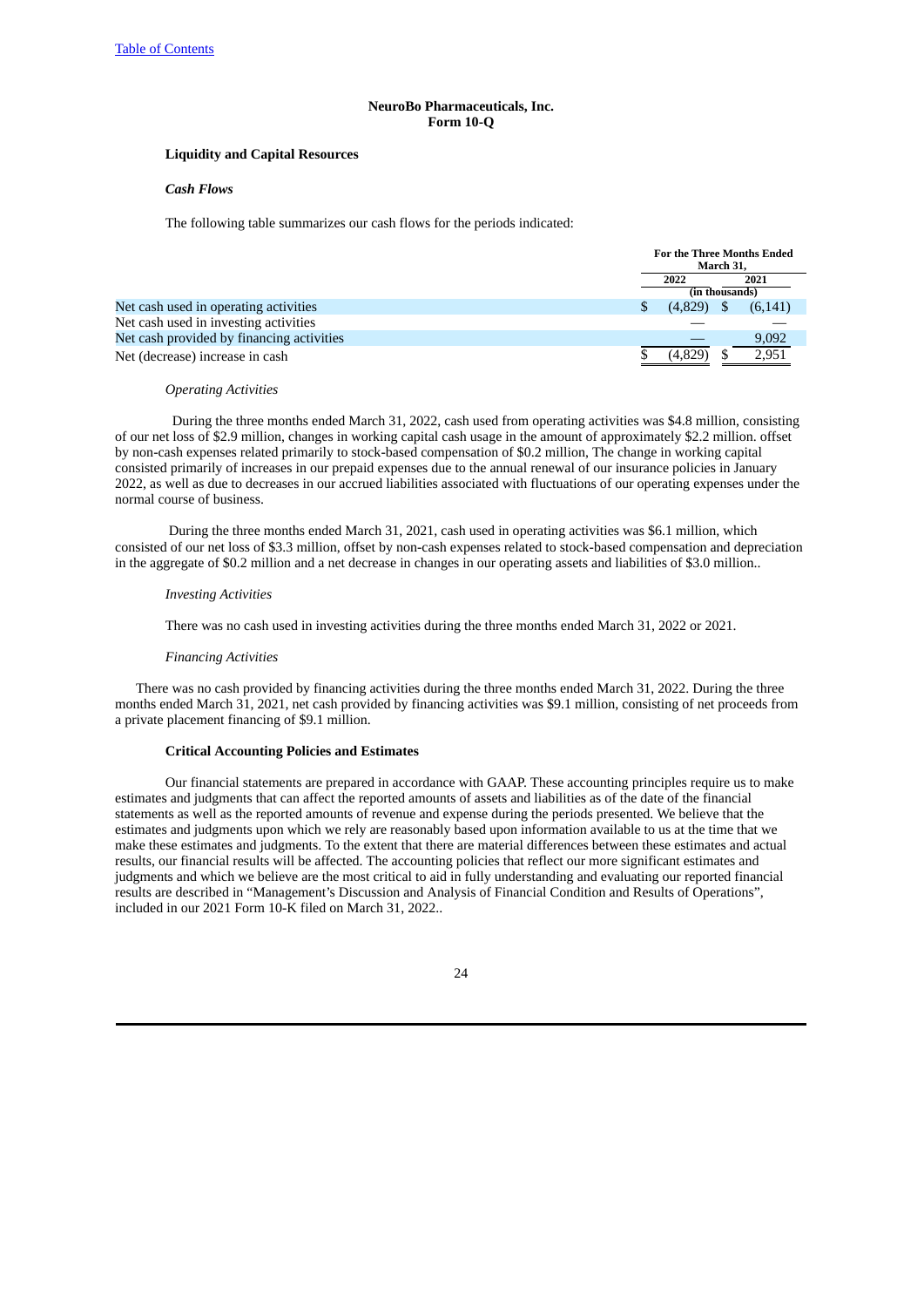During the three months ended March 31, 2022, there were no material changes to our critical accounting policies or estimates disclosed in "Management's Discussion and Analysis of Financial Condition and Results of Operations" included in our 2021 Form 10-K filed on March 31, 2022.

#### **Recent Accounting Pronouncements**

Refer to Note 2— *Summary of Significant Accounting Policies* to our condensed consolidated financial statements included elsewhere in this report for a discussion of recently issued accounting pronouncements.

## <span id="page-24-0"></span>**ITEM 3. QUANTITATIVE AND QUALITATIVE DISCLOSURES ABOUT MARKET RISK**

Not applicable.

## <span id="page-24-1"></span>**ITEM 4. CONTROLS AND PROCEDURES**

## **Evaluation of Disclosure Controls and Procedures**

We maintain disclosure controls and procedures that are designed to ensure that information we are required to disclose in our Exchange Act reports is recorded, processed, summarized and reported within the time periods specified in the SEC's rules and forms, and that such information is accumulated and communicated to our management, including our principal executive and financial officer, as appropriate, to allow timely decisions regarding required disclosure.

We designed and evaluate our disclosure controls and procedures recognizing that any controls and procedures, no matter how well designed and operated, can provide only reasonable assurance and not absolute assurance of achieving the desired control objectives. Also, the design of a control system must reflect the fact that there are resource constraints and the benefits of controls must be considered relative to their costs. Because of the inherent limitations in all control systems, no evaluation of controls can provide absolute assurance that misstatements due to error or fraud will not occur or that all control issues and instances of fraud, if any, have been detected. These inherent limitations include the realities that judgments in decision-making can be faulty and that breakdowns can occur because of simple error or mistake. The design of any system of controls is based, in part, upon certain assumptions about the likelihood of future events and there can be no assurance that any design will succeed in achieving its stated goals under all potential future conditions.

Under the supervision of and with the participation of our management, including our principal executive and financial officer, we evaluated the effectiveness of our disclosure controls and procedures, as such term is defined in Rules 13a-15(e) and 15(d)- 15(e) promulgated under the Exchange Act as of March 31, 2022. Based on this evaluation, our principal executive and financial officer concluded that our disclosure controls and procedures were not effective as of March 31, 2022 as a result of the material weaknesses described below and previously reported in our 2021 Form 10-K.

In connection with the preparation of the financial statements included in our 2021 Form 10-K, management identified material weaknesses resulting from a lack of segregation of duties over financial reporting, and logical access over computer applications. A material weakness is a deficiency, or a combination of deficiencies, in internal control over financial reporting, such that there is a reasonable possibility that a material misstatement of our annual or interim financial statements will not be prevented or detected on a timely basis. Specifically, there was a lack of segregation of duties involved in the execution of wire transfers, preparing journal entries, and review over clinical trial accruals, and certain individuals in the accounting department have administrative access to the financial reporting systems. See "Remediation Efforts to Address the Material Weaknesses" below for steps we are taking to correct these material weaknesses.

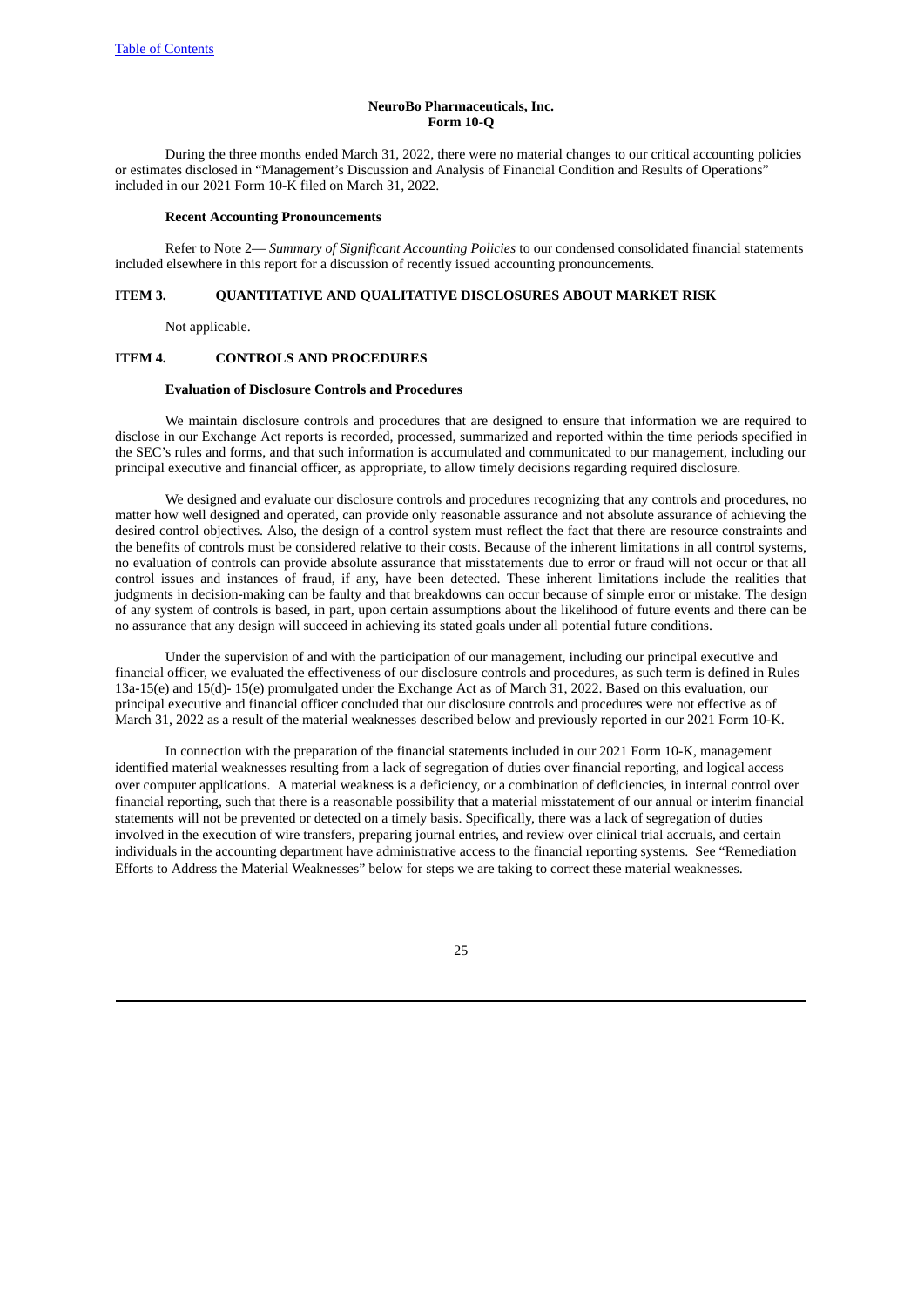## **Changes in Internal Control Over Financial Reporting**

Except as provided below under "Remediation Efforts to Address Material Weaknesses," there were no changes in our internal control over financial reporting (as defined in Rule 13a-15(f) under the Exchange Act) during the quarter ended March 31, 2022, that have materially affected, or are reasonably likely to materially affect, the Company's internal control over financial reporting.

## **Remediation Efforts to Address Material Weaknesses**

We are in the process of remediating, but have not yet remediated, the material weaknesses described above. Under the oversight of the audit committee, management is developing a detailed plan and timetable for the implementation of appropriate remedial measures to address the material weaknesses. As of the date of this quarterly report, we have taken the following actions and are in the process of making the following changes in our internal control environment to help remediate the material weaknesses:

- we will enhance the controls over wire disbursements, separating the functions of initiating and wiring to two separate individuals;
- we have improved processes in the area of clinical site expense monitoring, including increasing communication between our accounting and clinical personnel, as well as with our clinical vendors;
- We will implement enhanced controls relative to the review and oversight of the accounting for clinical trial expenses and the review of journal entries.
- We will restrict administrator rights to only those individuals who require access.

Management may decide to take additional measures to remediate the material weaknesses as necessary.

## <span id="page-25-0"></span>**PART II — OTHER INFORMATION**

## <span id="page-25-1"></span>**ITEM 1. LEGAL PROCEEDINGS**

From time to time, we may be involved in various claims and legal proceedings relating to claims arising out of our operations. We are not currently a party to any legal proceedings that, in the opinion of our management, are likely to have a material adverse effect on our business. Regardless of outcome, litigation can have an adverse impact on us because of defense and settlement costs, diversion of management resources and other factors.

## <span id="page-25-2"></span>**ITEM 1A. RISK FACTORS**

## <span id="page-25-3"></span>Not applicable<br>ITEM 2. UNR **ITEM 2. UNREGISTERED SALES OF EQUITY SECURITIES AND USE OF PROCEEDS**

None.

## <span id="page-25-4"></span>**ITEM 3. DEFAULTS UPON SENIOR SECURITIES**

Not applicable.

## <span id="page-25-5"></span>**ITEM 4. MINE SAFETY DISCLOSURES**

Not applicable.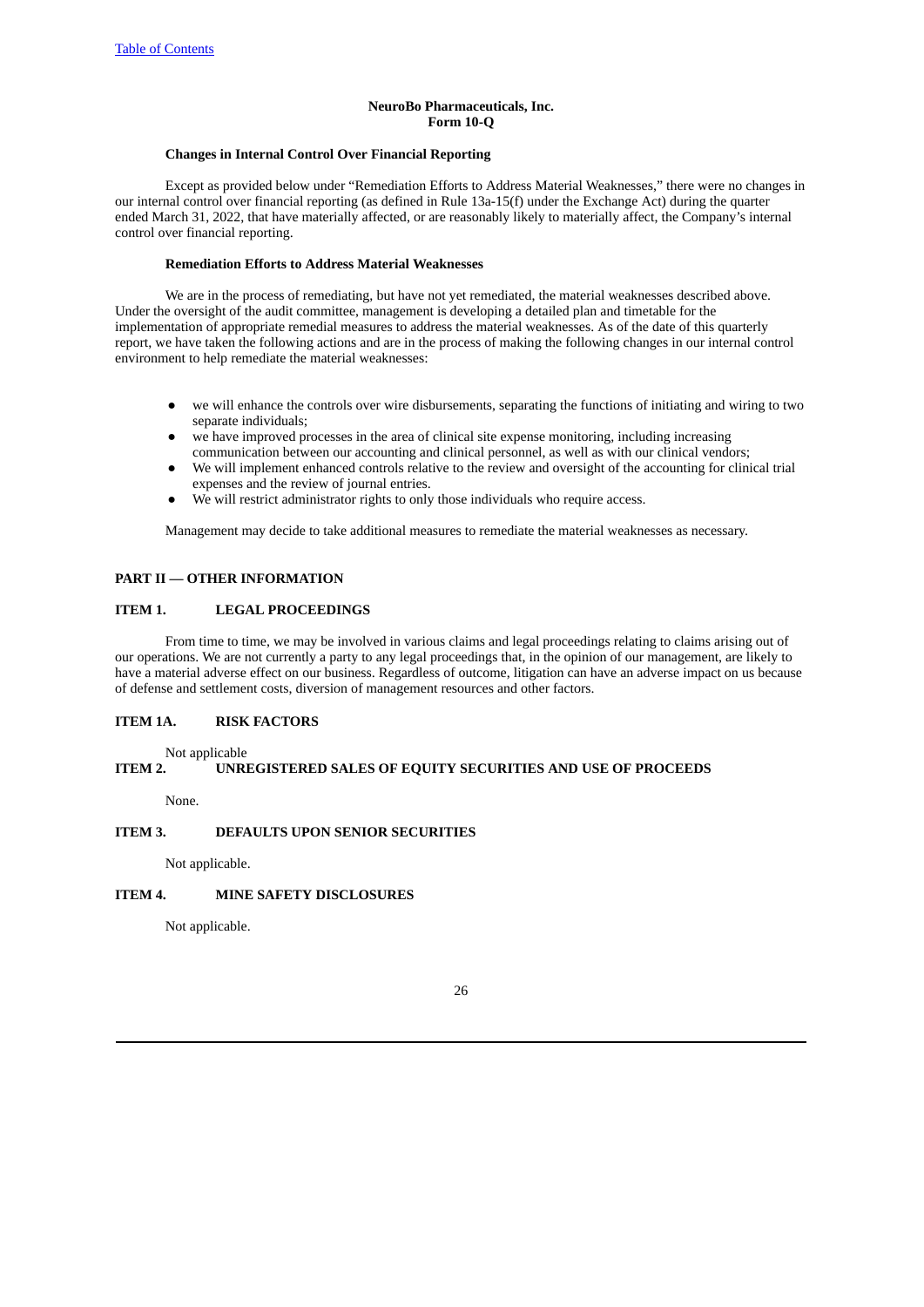# <span id="page-26-0"></span>**ITEM 5. OTHER INFORMATION**

Not applicable

# <span id="page-26-1"></span>**ITEM 6. EXHIBITS**

| <b>EXHIBIT</b>  |                                                                                                              |
|-----------------|--------------------------------------------------------------------------------------------------------------|
| <b>NUMBER</b>   | <b>DESCRIPTION OF DOCUMENT</b>                                                                               |
|                 |                                                                                                              |
| $31.1*$         | Certification of Principal Executive Officer and Principal Financial Officer Pursuant to Exchange Act Rule   |
|                 | 13a-14(a) or 15d-14(a), as Adopted Pursuant to Section 302 of The Sarbanes Oxley Act of 2002.                |
| $32.1**$        | Certification of Principal Executive Officer and Principal Financial Officer Pursuant to 18 U.S.C. Section   |
|                 | 1350, as Adopted Pursuant to Section 906 of the Sarbanes-Oxley Act of 2002.                                  |
| $101.$ IN $S^*$ | Inline XBRL Instance Document                                                                                |
| 101.SCH*        | Inline XBRL Taxonomy Extension Schema Document                                                               |
| $101.CAL*$      | Inline XBRL Taxonomy Extension Calculation Linkbase Document                                                 |
| 101.DEF*        | Inline XBRL Taxonomy Extension Definition Linkbase Document                                                  |
| $101.LAB*$      | Inline XBRL Taxonomy Extension Label Linkbase Document                                                       |
| 101.PRE*        | Inline XBRL Taxonomy Extension Presentation Linkbase Document                                                |
| 104             | Cover Page Interactive Data File (formatted as Inline XBRL and contained in Exhibit 101)                     |
| $\ast$          | Filed herewith                                                                                               |
| $**$            | Furnished herewith. The certification attached as Exhibit 32.1 that accompanies this Quarterly Report on     |
|                 | Form 10-Q is deemed furnished and not filed with the Securities and Exchange Commission and is not to be     |
|                 | incorporated by reference into any filing of NeuroBo Pharmaceuticals, Inc. under the Securities Act of 1933, |
|                 | as amended, or the Securities Exchange Act of 1934, as amended, whether made before or after the date of     |
|                 | this Quarterly Report on Form 10-Q, irrespective of any general incorporation language contained in such     |
|                 | filing.                                                                                                      |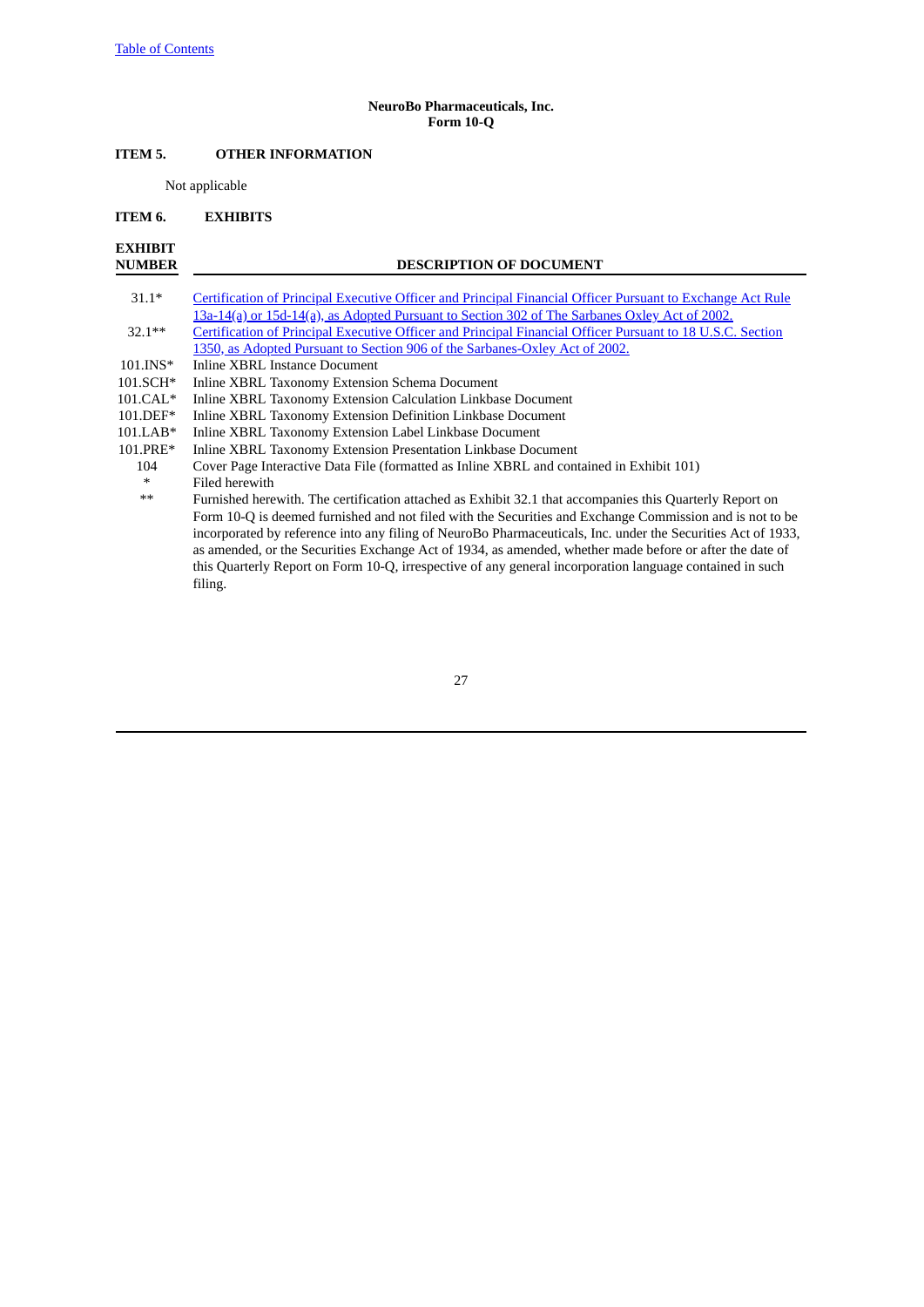## **SIGNATURES**

<span id="page-27-0"></span>Pursuant to the requirements of the Securities Exchange Act of 1934, the registrant has duly caused this report to be signed on its behalf by the undersigned thereunto duly authorized.

Registrant: NeuroBo Pharmaceuticals, Inc.

# **SIGNATURE DATE**

/s/ BEN GIL PRICE May 13, 2022

Ben Gil Price President and Chief Executive Officer (Principal Financial Officer and duly authorized to sign on behalf of the registrant)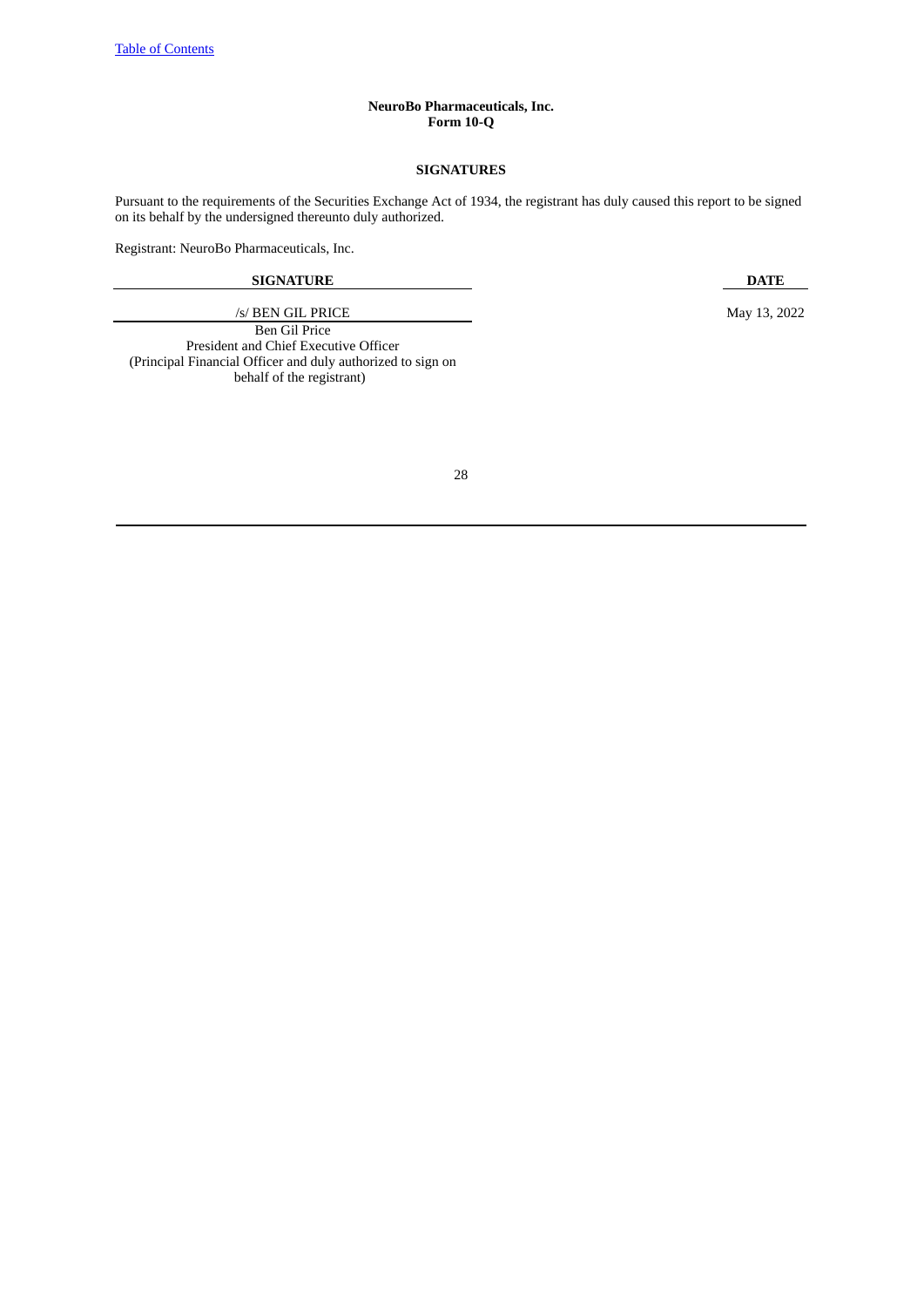## <span id="page-28-0"></span>**CERTIFICATION OF PRINCIPAL EXECUTIVE OFFICER AND PRINCIPAL FINANCIAL OFFICER PURSUANT TO EXCHANGE ACT RULE 13a-14(a) OR 15d-14(a), AS ADOPTED PURSUANT TO SECTION 302 OF THE SARBANES OXLEY ACT OF 2002**

## I, Ben Gil Price, certify that:

1. I have reviewed this Quarterly Report on Form 10-Q of NeuroBo Pharmaceuticals, Inc. for the quarterly period ended March 31, 2022;

2. Based on my knowledge, this report does not contain any untrue statement of a material fact or omit to state a material fact necessary to make the statements made, in light of the circumstances under which such statements were made, not misleading with respect to the period covered by this report;

3. Based on my knowledge, the financial statements, and other financial information included in this report, fairly present in all material respects the financial condition, results of operations, and cash flows of the registrant as of, and for, the periods presented in this report;

4. I am responsible for establishing and maintaining disclosure controls and procedures (as defined in Exchange Act Rules 13a-15(e) and 15d-15(e)) and internal control over financial reporting (as defined in Exchange Act Rules 13a-15(f) and 15d-15(f)) for the registrant and have:

(a) Designed such disclosure controls and procedures, or caused such disclosure controls and procedures to be designed under my supervision, to ensure that material information relating to the registrant, including its consolidated subsidiaries, is made known to me by others within those entities, particularly during the period in which this report is being prepared;

(b) Designed such internal control over financial reporting, or caused such internal control over financial reporting to be designed under my supervision, to provide reasonable assurance regarding the reliability of financial reporting and the preparation of financial statements for external purposes in accordance with generally accepted accounting principles;

(c) Evaluated the effectiveness of the registrant's disclosure controls and procedures and presented in this report my conclusions about the effectiveness of the disclosure controls and procedures, as of the end of the period covered by this report based on such evaluation; and

(d) Disclosed in this report any change in the registrant's internal control over financial reporting that occurred during the registrant's most recent fiscal quarter (the registrant's fourth fiscal quarter in the case of an annual report) that has materially affected, or is reasonably likely to materially affect, the registrant's internal control over financial reporting; and

5. I have disclosed, based on my most recent evaluation of internal control over financial reporting, to the registrant's auditors and the audit committee of the registrant's Board of Directors (or persons performing the equivalent functions):

(a) All significant deficiencies and material weaknesses in the design or operation of internal control over financial reporting which are reasonably likely to adversely affect the registrant's ability to record, process, summarize and report financial information; and

(b) Any fraud, whether or not material, that involves management or other employees who have a significant role in the registrant's internal control over financial reporting.

Date: May 13, 2022 /s/ BEN GIL PRICE

Name:Ben Gil Price Title: President and Chief Executive Officer (Principal Executive Officer and Principal Financial Officer)